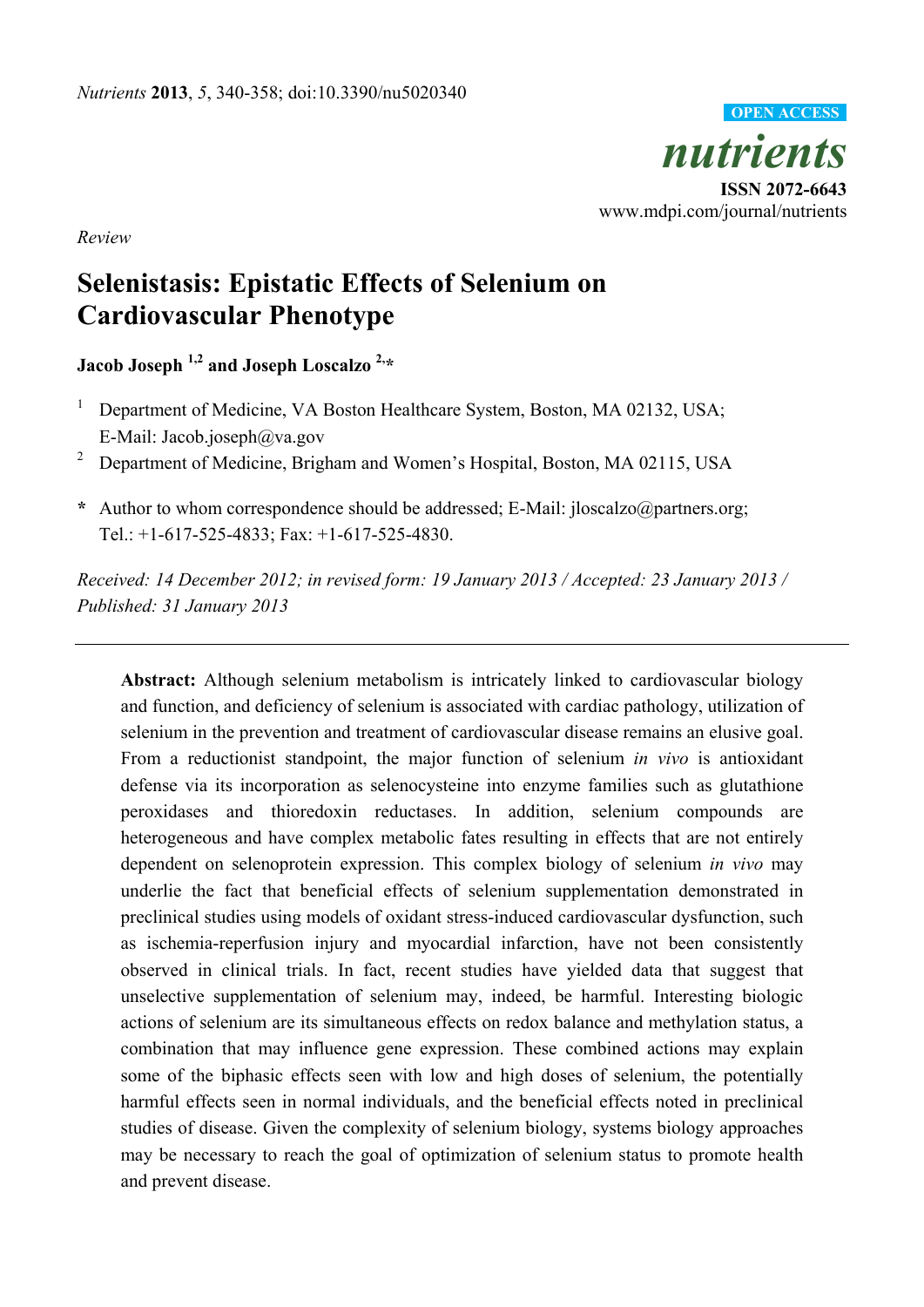**Keywords:** selenium; cardiovascular disease; redox balance; methylation; epigenesis; gene expression; heart failure; fibrosis; methionine; homocysteine

# **1. Introduction**

Selenium is a unique essential element in that it replaces sulfur in cysteine to form the 21st aminoacid selenocysteine and is, thereby, directly incorporated into proteins, as compared to other metals that act as cofactors or prosthetic groups [1]. This unique biology necessitates a complex metabolic fate for dietary sources of selenium before the selenium moiety becomes biologically active. Several selenoproteins subserve antioxidant functions; however, the full biological repertoire of selenoproteins is still incompletely known. Hence, the biology of selenium is complex and interlinked with other metabolic pathways. The antioxidant effects have prompted investigation into the link of selenium deficiency to pro-oxidant pathologic states such as atherothrombotic cardiovascular disease and heart failure.

Numerous investigations have examined the relation of plasma selenium, a simple and likely inadequate measure of body selenium status, to cardiovascular disease. Although several studies have shown that low selenium status is associated with cardiovascular disease and mortality, other studies have shown a lack of relationship. Furthermore, recent studies of selenium supplementation in the generally selenium-replete population of the United States have demonstrated an increased risk of diabetes mellitus in subjects given selenium in modest supplemental doses. Hence, even though selenium is an attractive nutraceutical by virtue of its significant effects on many biological functions relevant to cardiovascular disease prevention, an incomplete understanding of its biology in health and disease prevents its routine use in humans. In this article, we will review the biological and clinical data on the link between selenium and cardiovascular system, and propose some novel approaches to address this important health problem.

#### **2. Clinical Evidence Linking Plasma Selenium to Cardiovascular Disease**

### *2.1. Selenium Level and Risk of Cardiovascular Disease*

Most of the data demonstrating a link between a low plasma selenium level and cardiovascular disease are derived from observational studies in countries with a low dietary intake of selenium. For example, Salonen and colleagues in a study on subjects in eastern Finland have shown that a plasma selenium level <45 μg/L is associated with an increased risk of coronary artery disease and myocardial infarction [2]; interestingly, fertilizers are supplemented with selenium in Finland to attempt to correct this deficiency in the population. Flores-Mateo and colleagues conducted a meta-analysis of 25 observational studies (11 case-control and 14 cohort studies) that had evaluated the association of blood or toenail selenium with coronary risk [3]. Of the 14 cohort studies, only one was from the United States, while none of the case-control studies were from the United States. In this meta-analysis of predominantly low selenium populations, a 50% increase in selenium concentrations was found to be associated with a 24% decrease in the risk of coronary artery disease. Salvini and colleagues, in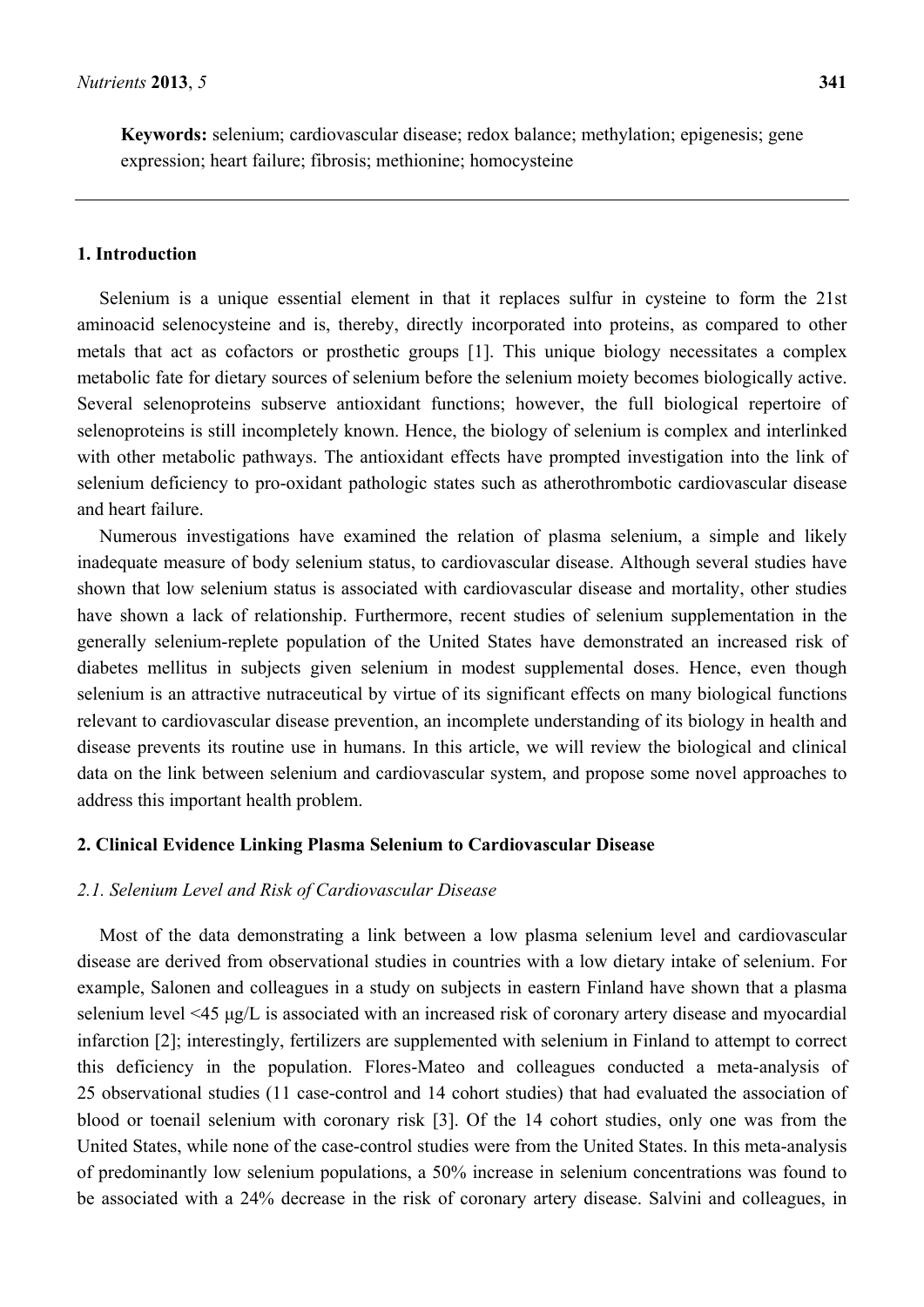their study of United States physicians, did not observe a relationship between low selenium level and risk of myocardial infarction [4]. A recent report from the National Health and Nutrition Examination Survey (NHANES) of 1988–1994 demonstrated a U-shaped relationship between serum selenium level and cardiovascular mortality, with a selenium level of 120 μg/L as the nadir of the relationship [5].

Keshan disease is a cardiomyopathy endemic to areas in China where low soil selenium content is prevalent. Studies have shown a relationship of this disease to low dietary intake of selenium and low blood or tissue selenium content, and a reduction in the incidence of cardiomyopathy with selenium supplementation [6]. The seasonal variation observed in the incidence of Keshan disease, however, suggested additional factors may be involved in the genesis of the cardiomyopathy. Studies by Beck and colleagues have shown that selenium deficiency can increase the virulence of a strain of coxsackievirus B3 and convert it from an amyocarditic strain to a pathogenic strain that produces extensive cardiac damage [7–10]. A recent study has also demonstrated that, on multivariate regression analysis, blood selenium level was not a major correlate of Keshan disease [11]; however, in the same study, activity of the selenoprotein glutathione peroxidase-1 was found to be a major risk factor along with residence in an endemic area and family history of Keshan disease. The current data clearly suggest that Keshan disease is a geochemical disease in which selenium deficiency plays a major role; however, additional factors also likely play a role in the genesis of cardiomyopathy and heart failure.

Deficiency of selenium is associated with cardiomyopathy in conditions such as peripartum cardiomyopathy [12] and cardiomyopathy associated with acquired immune deficiency syndrome [13], conditions associated with nutritional imbalance. A small number of studies have also examined the association of blood selenium levels with heart failure in the general population. Oster and colleagues compared selenium levels in 20 patients with congestive heart failure to those obtained from healthy controls [14]. Of the 20 heart failure patients, 6 had selenium levels comparable to controls, while 14 had low selenium levels (mean  $47.8 \pm 16.2$  µg/L). The selenium level was correlated with left ventricular ejection fraction, a measure of cardiac contractility. A more recent study by de Lorgeril and colleagues examined dietary and blood antioxidants in subjects with chronic heart failure [15]. In this study, dietary intake and blood levels of selenium were found to be lower in heart failure patients; interestingly, the selenium level was correlated with peak oxygen consumption, a major determinant of symptoms and prognosis, but not with left ventricular ejection fraction. Similarly, African Americans with heart failure have been shown to have multiple micronutrient deficits, including that of selenium [16]. The most striking association of selenium deficiency with heart failure is that seen in patients receiving parenteral nutrition. Multiple case reports have shown pathological changes similar to those observed in Keshan disease [17,18], and that selenium supplements can reverse the cardiomyopathic process [19].

# *2.2. Selenium Level and Cardiometabolic Health*

In the United States, where the population is generally selenium-replete with a mean selenium level of  $137.1 \pm 19.9$  μg/L, as reported by the NHANES [20], the correlation between plasma selenium level and metabolic risk factors for cardiovascular disease appears to be positive. For example, a higher plasma selenium level was positively correlated with higher total, LDL, and HDL cholesterol levels; however, selenium level had a U-shaped relation to the triglyceride level [21]. In the case of glycemic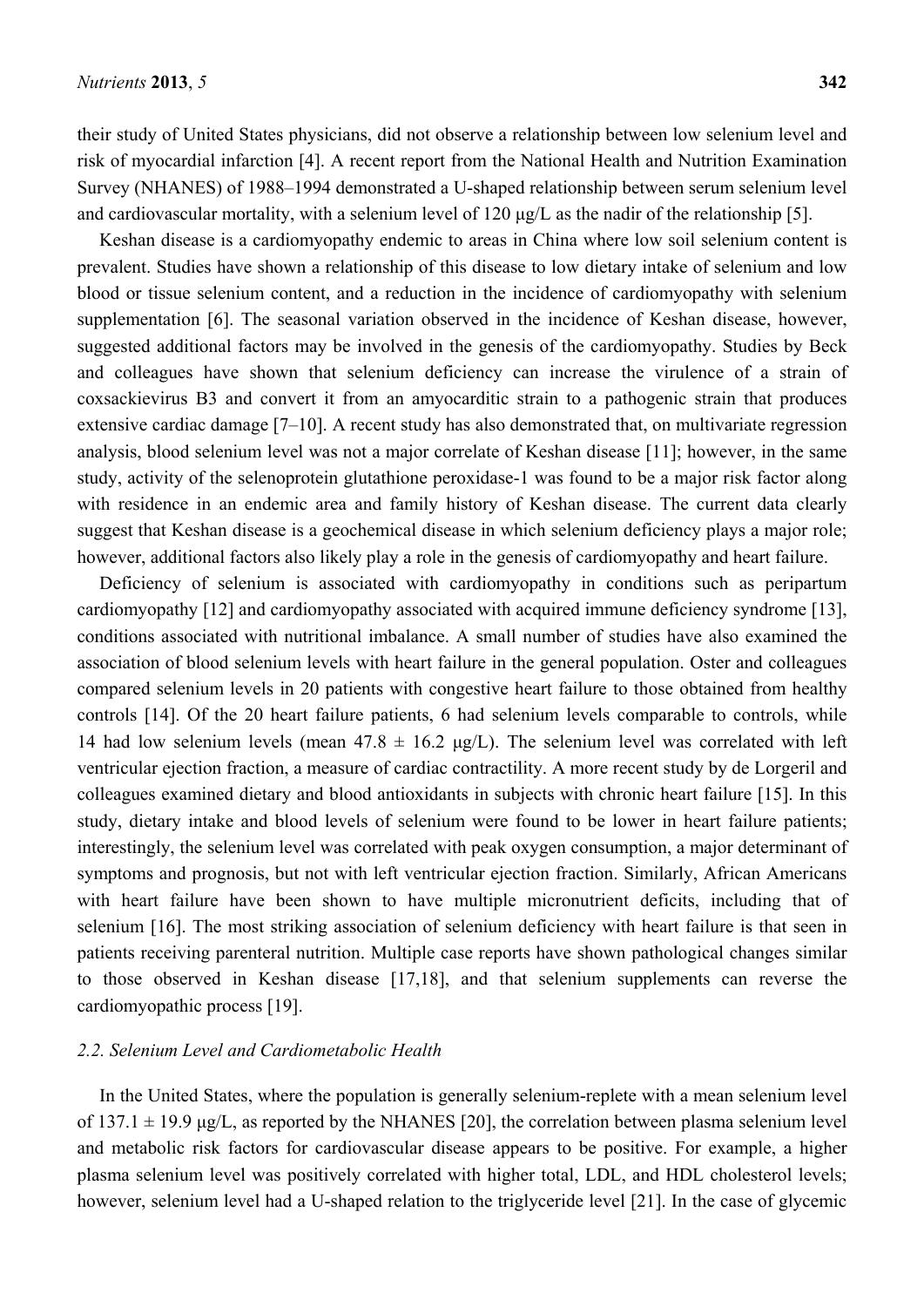health, similar results were observed with a positive correlation of the plasma selenium level with increased risk of diabetes mellitus and higher glucose and glycosylated hemoglobin levels [20]. In the cross-sectional analysis conducted by NHANES, a higher plasma selenium level was also associated with higher values of systolic and diastolic blood pressure [22].

The European population has lower selenium intake and lower selenium levels compared to the United States. Studies conducted in Europe have yielded conflicting data on the relation between the plasma selenium level and cardiometabolic health. In British adults, plasma selenium level was positively correlated with total and non-HDL cholesterol, but not with HDL cholesterol [23]. However, a small pilot study conducted in Britain demonstrated that selenium supplementation had modest benefits on reducing total and non-HDL cholesterol [24]. In a Flemish population, an inverse relationship between serum selenium and blood pressure was observed in men; no relationship was seen in women [25]. In a longitudinal 9-year follow-up study of older French subjects, the baseline selenium level was inversely related to the incidence of dysglycemia in men; again no relationship was observed in women [26]. Conversely, in a study in women residing in Northern Italy, a higher intake of selenium was associated with a higher risk of developing diabetes mellitus [27]. As in the case of cardiovascular mortality, a U-shaped relationship between selenium level and metabolic health has been proposed [28].

# *2.3. Inconclusive Benefits of Selenium Supplementation*

Selenium supplementation given to a population at risk in areas with endemic selenium deficiency and cardiomyopathy has been shown to reduce the incidence (of Keshan disease) in China [6]. The most direct human correlate of a clearly defined selenium deficient state is that which occurs in patients on total parenteral nutrition, as described above. A recent study conducted by Frustaci and colleagues evaluated the causes of cardiomyopathy in 18 obese subjects who had cardiomyopathy and a history of malabsorption after intestinal bypass surgery [29]. Examination of cardiac biopsies showed no evidence of viral infection; however, cardiac selenium and zinc levels, and glutathione peroxidase activity were markedly reduced compared to idiopathic cardiomyopathy patients and controls. Subjects were randomized to receive additional selenium and zinc supplements or to continue on routine heart failure therapy. Repeat myocardial biopsies after 6 months of treatment showed that myocardial selenium and zinc content and glutathione peroxidase activity normalized in the group given supplements, which was accompanied by recovery of myocyte degeneration and autophagy and improvement in cardiac function. A similar study in heart failure not associated with malabsorption was conducted by Witte and colleagues [30]. Thirty heart failure patients were randomized to receive placebo or a combination of high-dose micronutrients (a combination of 15 minerals and vitamins) including 200 μg/day of selenium. After 9 months of treatment, left ventricular volumes were favorably decreased and left ventricular function significantly increased in the intervention group compared to the placebo group.

The effects of selenium supplementation in the absence of evident cardiac pathology are less conclusive. A meta-analysis by Flores-Mateo and colleagues pooled the results of 6 randomized trials, of which 3 were in subjects with preexisting coronary heart disease, and 4 utilized selenium in combination with other micronutrients [3]. A non-significant 11% reduction in coronary events was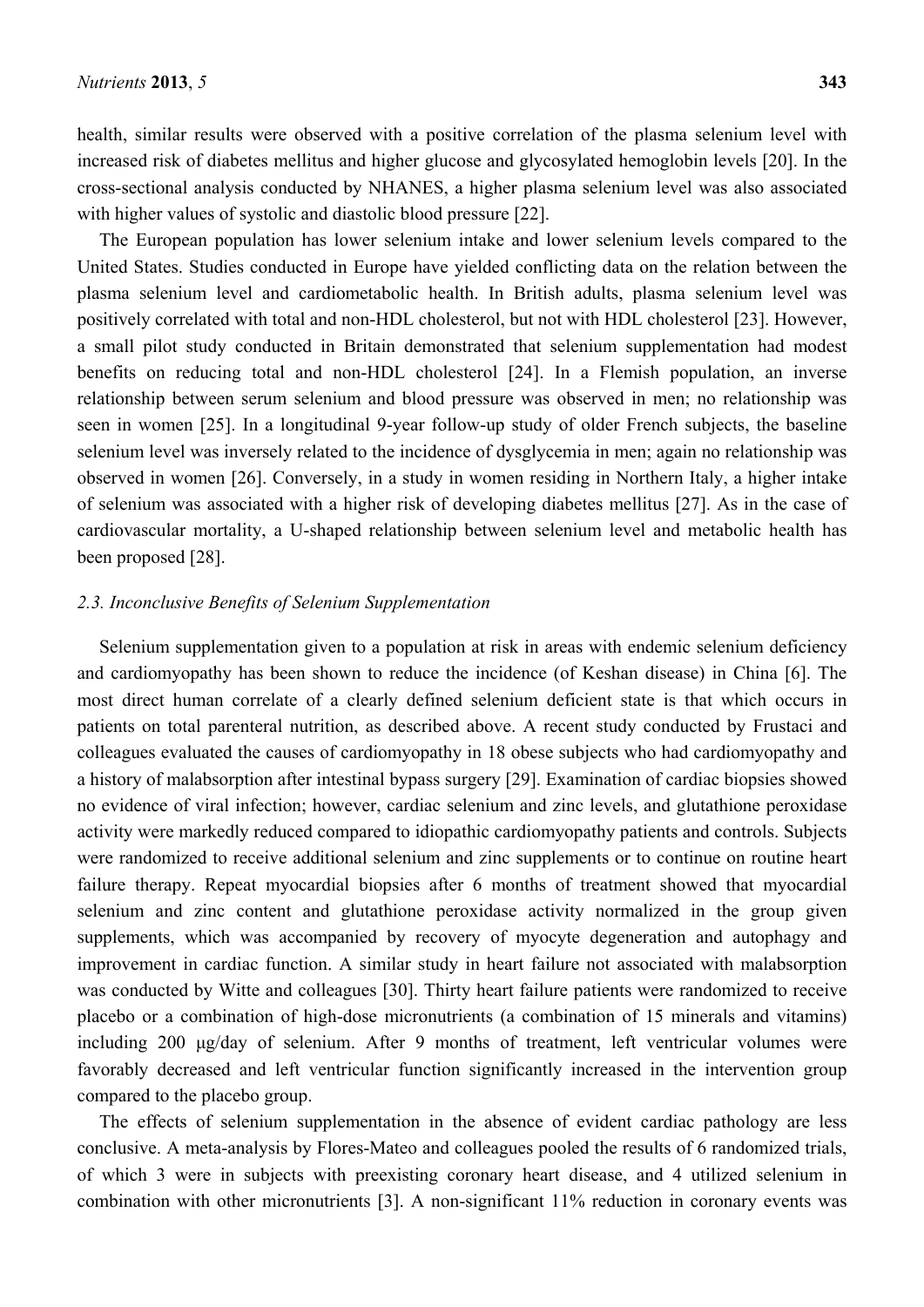observed in subjects taking selenium supplements. Two recent large cancer prevention trials in the selenium-replete United States population have raised questions about the cardiometabolic benefits of selenium supplements. In the Selenium and Vitamin E Cancer Prevention Trial (SELECT), which examined the effect of L-selenomethionine (200 μg/day) on prostate cancer prevention, a non-significant increase in the incidence of type 2 diabetes mellitus was observed [31]. The Nutritional Prevention of Cancer (NPC) trial examined the effect of high-selenium yeast (200 μg selenium/day) on cancer prevention. In this study a significant increase in the incidence of type 2 diabetes was observed with selenium supplementation [32].

# *2.4. Is Selenium an Influence on Cardiovascular Health?*

The conflicting data presented above raises the question—does selenium status truly affect cardiovascular health? A major issue with the clinical trials is that the commonest measure of selenium status, the plasma selenium level, is an instantaneous measurement that varies with acute dietary intake, and may not reflect selenium levels over longer times. Tissue selenium, such as toenail selenium levels included in a minority of studies, may integrate selenium values over time and provide a less volatile measure akin to using glycosylated hemoglobin to assess longer-term glycemic status. Recent data suggest that measuring tissue selenium, however, may not reflect "true" selenium status, considering the complex metabolism and biology of selenium. For example, Combs and colleagues, in their study of determinants of selenium status in healthy adults, demonstrated that glutathione peroxidase-3 comprised 20% and selenoprotein P 34% of plasma selenium [33]. The remaining 46% of "nonspecific" selenium contributed the bulk of variability in plasma selenium levels. Another issue is that many genetic and environmental influences are likely to affect selenium disposition and biology. In addition to polymorphisms in selenoprotein genes and genes involved in selenium metabolism, other factors such as viral infection and sulfurated amino acid intake may affect selenium status. In the study by Combs and colleagues, the plasma homocysteine level was a significant correlate of selenoprotein P levels [33]. Studies from the laboratories of Uthus and Davis, as well as a recent study from our laboratory, have demonstrated a close relationship between selenium and the methionine-homocysteine cycle [34–37]. Another issue with selenium supplementation is that the form of supplementation has varied across studies. Even though the doses of supplements are standardized for the amount of selenium contained therein, there could be significant variability in the *in vivo* biologic effect depending on the type of supplement. For example, the organic form selenomethionine, utilized in the SELECT trial, can be incorporated into proteins in place of methionine competing with its metabolism to selenocysteine and therefore, with selenoprotein synthesis [38]. Inorganic forms of selenium such as selenite at high enough concentrations have been shown to promote oxidant stress by generating reactive oxygen species and by depleting reduced glutathione [39,40].

Most of these studies are observational or cross-sectional studies and, hence, do not permit us to determine causality. An interesting factor that is not taken into account in most of the above-mentioned studies is that polymorphisms in selenoprotein genes may affect the disposition of selenium and, thereby, cardiovascular outcomes independent of dietary intake. For example, Alanne and coworkers have demonstrated that polymorphisms in the Selenoprotein S gene have significant effects on cardiovascular morbidity, especially in women [41]. The better conclusion drawn from the conflicting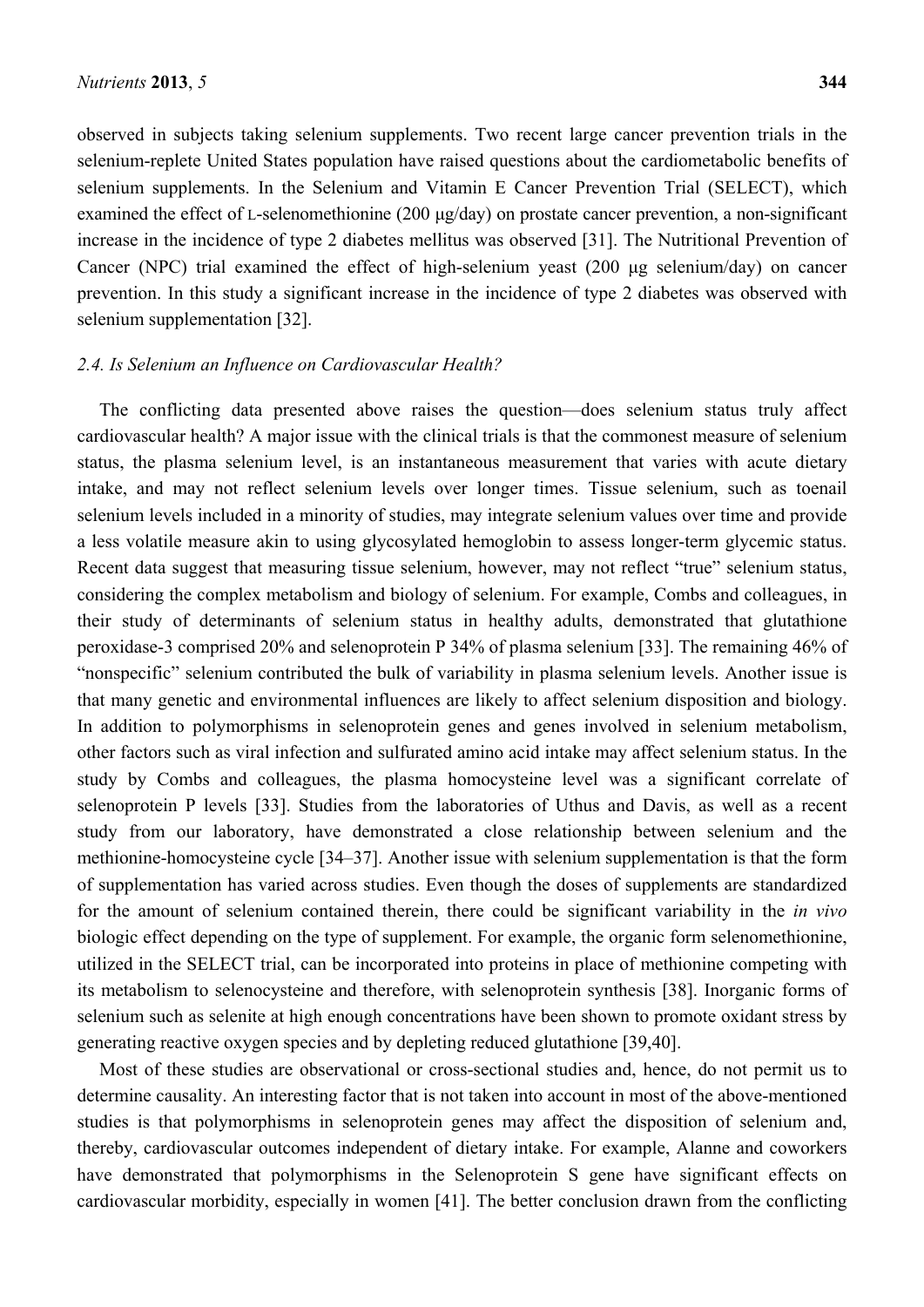data accumulated over the last four decades is that while optimal selenium status is crucial to cardiovascular health, the complex biology of selenium and selenium compounds must be taken into account to estimate and optimize selenium status in humans. There is an urgent need for research into selenium biology in health and disease, considering the high use of selenium supplements in the selenium-replete Unites States population [42].

## **3. Biphasic Effects of Selenium Status**

#### *3.1. Major Biologic Effects of Selenium*

Selenium is unique among essential minerals in that it is incorporated into amino-acid peptide structure in place of sulfur to form the aminoacid selenocysteine. Incorporation of selenocysteine into proteins is accomplished via read-through of the termination codon UGA by unique translational machinery [1]. Selenoproteins have a major role in maintaining redox balance (e.g., glutathione peroxidases and thioredoxin reductases). Selenoprotein expression in tissues demonstrates an hierarchical relation, with the liver and heart affected more than endocrine organs and brain by selenium deficiency [43]. Studies also suggest that there is a hierarchy of expression among selenoproteins themselves, with some selenoproteins being more sensitive to selenium level or changes in translational machinery, termed "stress-related" selenoproteins, and others that are less affected, termed "housekeeping" selenoproteins [44–46]. There are over 25 mammalian selenoproteins described thus far; the functions of each of these selenoproteins have not been elucidated.

#### 3.1.1. Anti-Oxidant Effects

Oxidant stress is implicated in many cardiovascular diseases, including atherosclerosis, myocardial infarction, and heart failure [47,48]. Multiple pre-clinical studies have demonstrated that during myocardial injury produced by ischemia and the combination of ischemia and reperfusion, selenoproteins, predominantly glutathione peroxidase-1, reduce oxidant stress. Selenium deficiency worsens, and selenium supplementation abrogates, myocardial injury [49–52]. In doxorubicin-induced cardiomyopathy, in which oxidant stress plays a major role, selenium deficiency has been shown to worsen cardiac pathology, with the opposite effect observed with selenium supplementation [53–57]. In some studies, however, a beneficial effect of selenium supplementation was not observed [58,59]. The spontaneously hypertensive rat (SHR) is a model of progressive hypertensive remodeling of the myocardium resulting in heart failure in which oxidant stress is thought to play a major role. A recent study showed that normal and high levels of selenium in the diet reduced heart failure-related mortality in SHRs compared to a selenium-deficient diet [60].

## 3.1.2. Cell Proliferation and Survival

Multiple studies have demonstrated anti-angiogenic effects of selenium, a potential mechanism of cancer prevention. For example, in an orthotopic model of human colon cancer in athymic nude mice, selenium supplementation with methylselenocysteine resulted in significant inhibition of microvessel formation and tumor growth [61]. Other studies have also demonstrated similar anti-angiogenic effects of organic selenium supplements in cancer cells and tissues [62,63]. Similar results have also been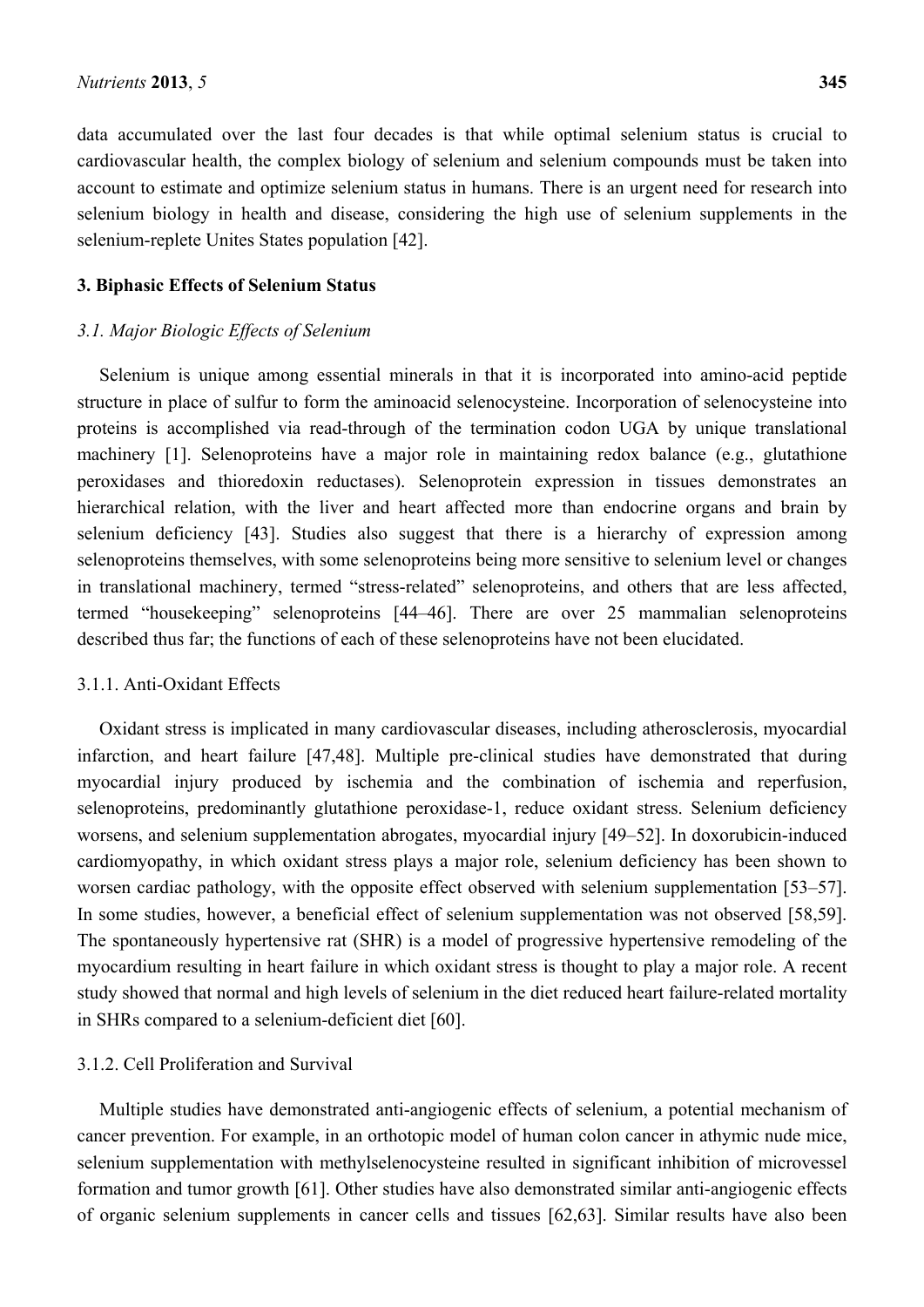observed in non-tumorigenic tissues. A transcriptomic analysis in normal rats showed that angiogenic genes were affected by selenite supplementation [64]. However, in diabetic mice, selenium (provided as selenite) has been shown to promote angiogenesis and, thereby, wound healing [65]. Both pro- and anti-apoptotic effects have been demonstrated with selenium supplementation. Methylselenic acid has been shown to promote apoptosis in vascular endothelial cells, in keeping with the anti-angiogenic effect mentioned above [66], while selenite has been demonstrated to attenuate oxysterol-induced apoptosis in vascular smooth muscle cells [67].

## 3.1.3. Immune and Anti-Infective Mechanisms

Selenium and selenoproteins, via redox balance and calcium flux, are linked to effector functions of immune cells [68], which may be important for cardiovascular biology considering the importance of innate and adaptive immunity in the genesis of cardiovascular disease. As mentioned above, the cardiomyopathy observed in Keshan disease may result from increased viral pathogenicity induced by the selenium-deficient state, as shown by a series of investigations by Beck and colleagues. The amyocarditic strain of coxsackievirus B3 was shown to be non-pathogenic in selenium-replete mice while it induced myocarditis in selenium-deficient mice [8]. Furthermore, virus recovered from selenium-deficient mice induced myocarditis when inoculated into selenium-replete mice, clearly indicating a change in virulence of the organism. This increase in virulence was shown to result from six nucleotide changes in the viral genome [9]. There were no changes in natural killer cell activity or neutralizing antibody levels between selenium-replete and -deficient animals [7]. However, lymphocyte proliferation in response to mitogen and antigen were reduced in selenium-deficient mice. Chagas disease, a tropical cardiomyopathy resulting from infection with the parasite *Trypanosoma cruzi*, is also associated with low selenium levels [69]. Preclinical studies have shown that selenium supplementation improves survival in rodents infected with this parasite [70,71]. Gender differences in the effect of selenium on immune function have been described. For example, Stoedter and colleagues have shown that the fulminant immune response induced by lipopolysaccharide is attenuated by selenium supplementation in male mice, but not female mice [72].

## 3.1.4. Effects on Matrix Metabolism

An *in vivo* study in rats showed that high levels of selenium increased the amount of immature collagen in various organs, including the heart [73]. Conversely, selenite decreased stellate cell number and liver fibrosis and increased the expression of matrix metalloproteinase-9 in a model of liver fibrosis [74]. Selenite was also shown to decrease matrix metalloproteinase-13 expression, increase the expression of tissue inhibitors of metalloproteinase-1 and -2, and prevent a decrease in type II collagen induced by T2 toxin in human chondrocytes [75]. Another *in vitro* study also demonstrated a similar effect of selenite in human fibrosarcoma cells [76]. A recent transcriptomic analysis in rodents showed that dietary selenium increased extracellular matrix-associated gene expression [64]. Conversely, knockout of selenocysteine tRNA in myeloid cells led to increased expression of tissue inhibitor of metalloproteinase-3 as well as the genes for types I and III collagens [77]. As matrix composition of the vascular wall and the myocardium is crucial to cardiovascular function, it is possible that selenium may modulate cardiovascular health via effects on matrix metabolism. In fact, a recent study from our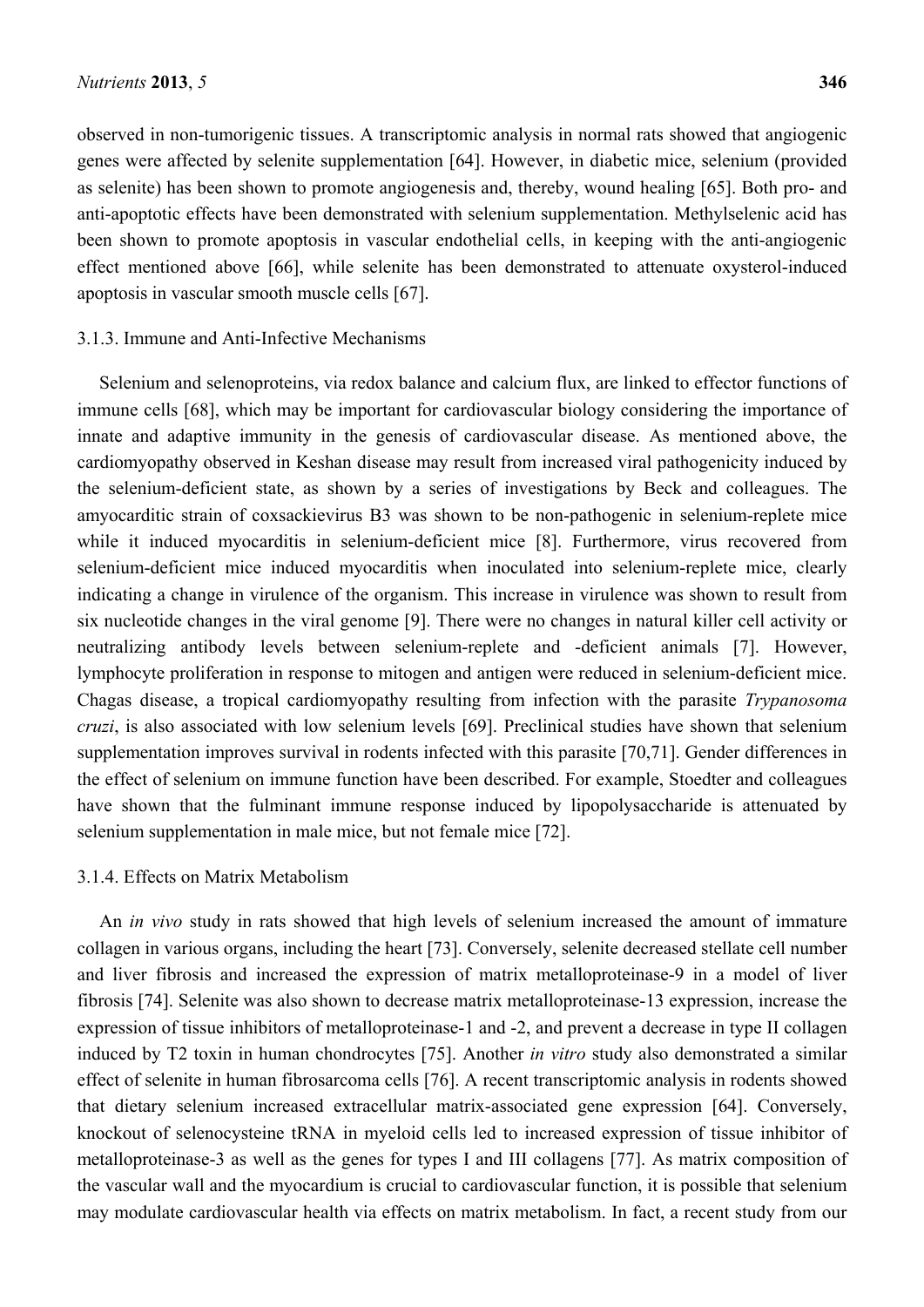laboratories demonstrates a potent effect of both selenium deficiency and modest supplementation on myocardial matrix levels and function [37].

## 3.1.5. Epigenetic Mechanisms

In addition to the genome, epigenetic mechanisms, or heritable modifications that change chromatin structure and transcriptional activity independent of any change in the DNA sequence, also influence gene transcription. DNA methylation, histone modifications, and non-coding RNAs are the major epigenetic mechanisms that alter chromatin structure between transcriptionally active euchromatin and transcriptionally inactive heterochromatin [78]. Selenium affects DNA methylation and gene transcription both *in vivo* and *in vitro* [79,80]. Dietary selenium supplementation has been shown to cause global DNA hypomethylation associated with hypermethylation of the promoter of the tumor suppressor gene p53 [81]. Selenium also affects the availability of *S*-adenosyl methionine, the methyl donor for all DNA methylation reactions, as well as the concentration of *S*-adenosyl homocysteine, a potent inhibitor of DNA methyltransferases. These effects on methylation potential are mediated by the interaction of metabolic pathways of selenium with the methionine-homocysteine cycle [35,36,82,83], and are described in more detail below.

# *3.2. Both Selenium Deficiency and Selenium Supplementation Induce Similar Phenotypes*

The conflicting clinical data and varied and complex biology described above suggest that the effects of selenium are unlikely to be linear across clinically relevant dose ranges in healthy conditions. In fact several recent studies have demonstrated a biphasic effect of selenium. For example, in mice transgenic for transforming growth factor α/cMyc and prone to develop liver cancer, both selenium deficiency and supplementation (2.5 ppm dietary selenium) inhibited carcinogenesis [84]. Similarly, Labunskyy and colleagues have demonstrated that in normal mice, modest selenium supplementation induced insulin resistance, while genetic suppression of selenoprotein synthesis also induced a diabetic phenotype [44]. A recent study from our laboratories examined the effect of selenium deficiency and modest selenium supplementation on myocardial structure and function [37]. Our results showed that both selenium deficiency and supplementation promoted myocardial fibrosis and diastolic dysfunction compared to normal dietary selenium. Differential changes in redox state and DNA methylation were observed in selenium deficient and excess states; these changes over 12 weeks resulted in similar adverse phenotypes. Selenium deficiency produced a more adverse phenotype with diastolic and systolic dysfunction, while selenium supplementation produced only diastolic dysfunction.

#### **4. Selenium and Redox-Methylation Balance**

Multiple lines of evidence suggest a close link between selenium metabolism and the methionine-homocysteine cycle and, thereby, with redox-methylation balance [37]. As shown in Figure 1, the mocysteine cycle starts with methionine, an essential sulfurated aminoacid. Methionine is converted to *S*-adenosyl methionine which provides an active methyl group for all methylation reactions except the remethylation reaction that converts homocysteine to methionine. Loss of the methyl group from *S*-adenosyl methionine leads to production of *S*-adenosyl homocysteine, which is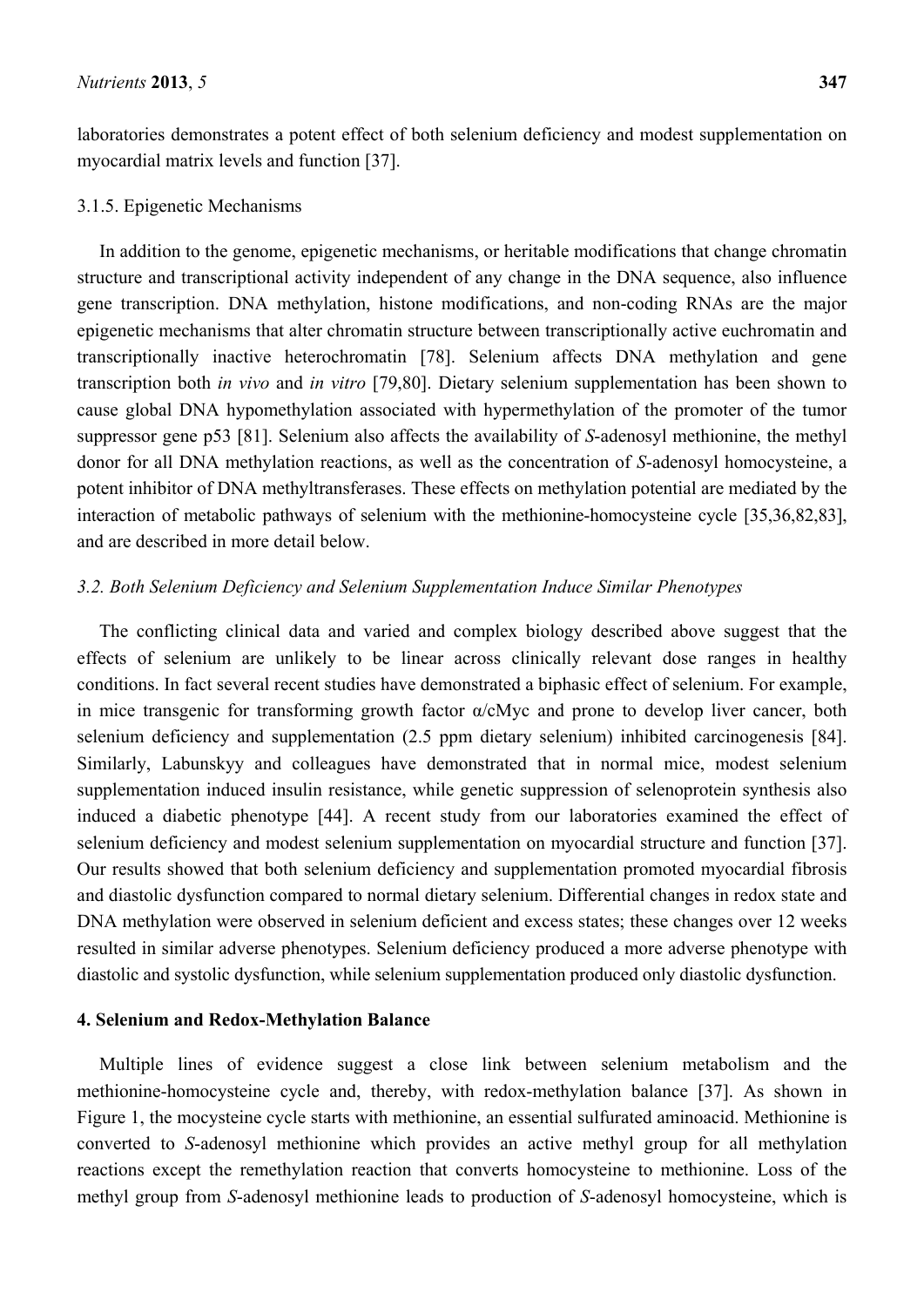hydrolyzed to homocysteine. Homocysteine is remethylated via a vitamin  $B_{12}$ - and folate-dependent pathway or by the enzyme betaine homocysteine methyl transferase. An alternate fate of homocysteine is transsulfuration via the vitamin  $B_6$ -dependent enzyme cystathionine beta synthase, which is an irreversible pathway that culminates in the production of cysteine. Cysteine is the precursor of glutathione, the obligate substrate for the crucial cellular antioxidant selenoprotein glutathione peroxidase-1. The relative concentrations of *S*-adenosyl methionine and *S*-adenosyl homocysteine (an inhibitor of DNA methyl transferases) modulate DNA methylation and gene transcription. While homocysteine is considered a pro-oxidant molecule, its conversion to cysteine, the major extracellular antioxidant and glutathione, the major intracellular antioxidant, modulates redox balance and signaling [85].

**Figure 1.** Interaction of selenium and the methionine-homocysteine cycle (reproduced with permission from Metes-Kosik *et al.* [37]). ROS: reactive oxygen species; RNS: reactive nitrogen species.



Figure 1 also demonstrates the close link between selenium metabolism and the methionine-homocysteine cycle. The first link is via glutathione/redox balance. Hill and Burk have shown that selenium deficiency directly stimulates the activity of glutamate cysteine ligase (a rate-limiting enzyme in glutathione synthesis), and thereby, increases glutathione synthesis in liver cells [86,87]. Uthus and colleagues have shown that selenium deficiency decreases total homocysteine levels in rats, although the study could not conclusively prove whether or not this was due to shunting of homocysteine into the transsulfuration pathway towards synthesis of glutathione [34]. The second link is via methylation reactions. As shown in Figure 1, selenium is methylated *in vivo* into methyl selenol, dimethyl selenide, and trimethyl selenonium, and, thereby, can act as a "methyl sink" [88].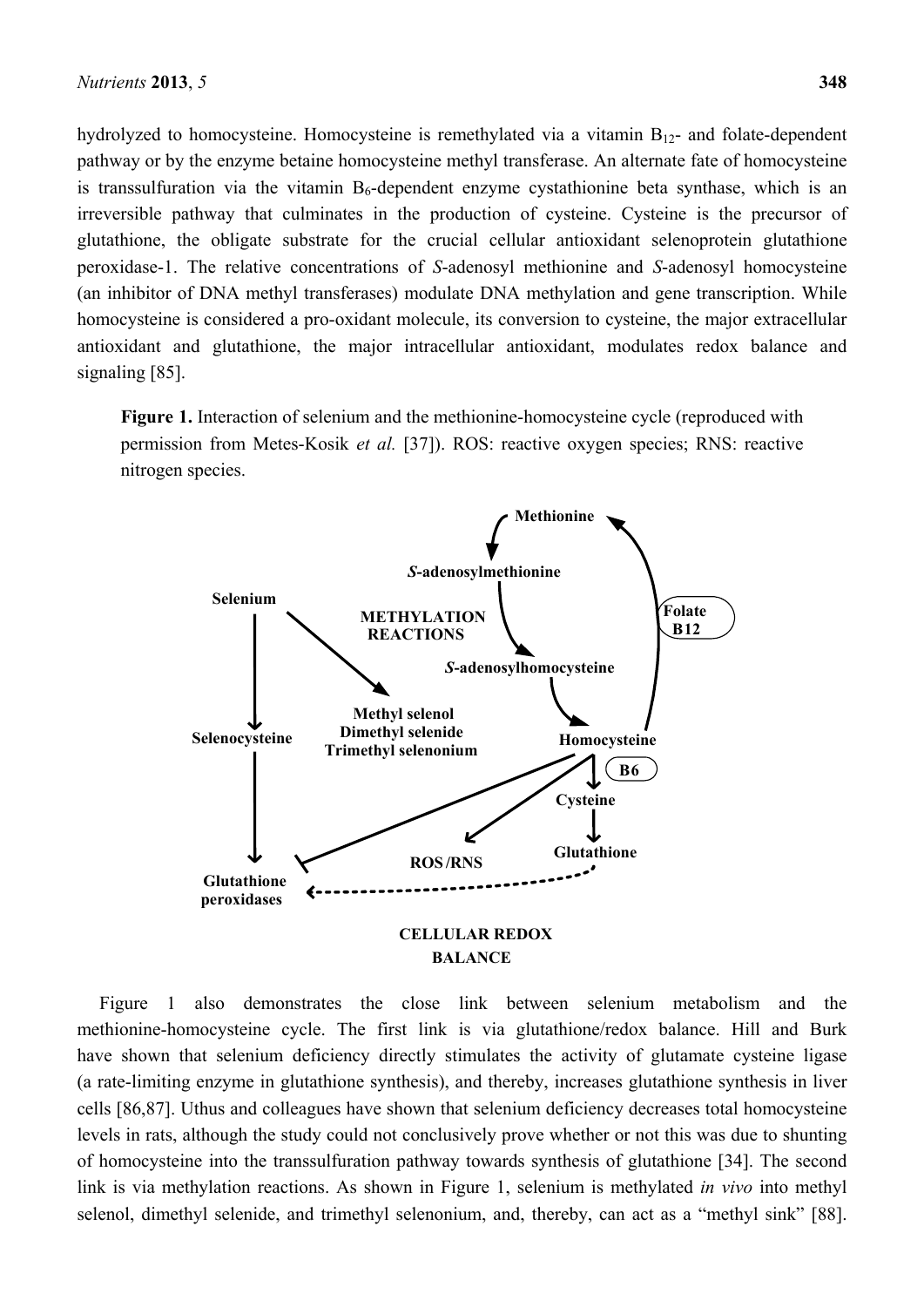In addition, as described above, selenium has complex effects on methylation via both effects on the balance between *S*-adenosyl methionine and *S*-adenosyl homocysteine levels as well as direct effects on DNA methyltransferase activity. In our recent study of the effects of selenium status on myocardial gene regulation, we found a close interaction between selenium status, methionine-homocysteine cycle, and DNA methylation as predicted from the above-mentioned data [37]. While the plasma homocysteine level was reduced by selenium deficiency, selenium supplementation as inorganic selenite initially (3 weeks) reduced the plasma glutathione level with a restoration to normal by 12 weeks. While selenium deficiency did not alter methylation potential or the ratio of *S*-adenosyl methionine to *S*-adenosyl homocysteine, selenium supplementation significantly elevated the level of *S*-adenosyl homocysteine. Selenium supplementation decreased DNA methyltransferase activity at 3 weeks, an effect that was accompanied by a decrease in DNA methylation between 3 and 12 weeks.

Thus, a potential explanation of the biphasic response to selenium may be its effects on the continuums of redox status and methylation status. As shown in Figure 2, signaling via free radicals is integral to normal cellular function. A preponderance of oxidants or reductants can move the cell into the realms of oxidant stress and reductive stress, respectively. As described in previous sections, there is abundant literature on the role of increased oxidant stress in the genesis of cardiovascular disease. Recent reports suggest that reductive stress is also an important pathogenic mechanism in cardiovascular disease. For example, a cardiac specific mutation in the human αB crystallin gene has been shown to increase cycling of oxidized to reduced glutathione causing reductive stress, resulting in a cardiomyopathic phenotype [89]. Over expression of the selenoprotein glutathione peroxidase-1 in mice leads to hyperglycemia and insulin resistance [90]. In these mice, lower reactive oxygen species levels resulting in over-expression of pancreatic duodenal homeobox 1 and uncoupling protein-2 were thought to underlie the changes in insulin production and hyperinsulinemia [91]. Interestingly, a selenium deficient diet was found to attenuate these metabolic abnormalities in glutathione peroxidase-1 over-expressing mice [92]. Hence, as shown in Figure 2, a sliding scale of redox balance may exist in cells and tissues in which optimal signaling promotes cellular health, while both oxidant and reductive stress may lead to pathology, with selenium status as a potentially crucial determinant of redox state.





Similar to its effects on redox balance, selenium also influences methylation balance as described above and illustrated in Figure 1. Methylation of CpG dinucleotides in gene promoter regions leads to suppression of gene expression. Hypomethylation has the opposite effect. The effects on gene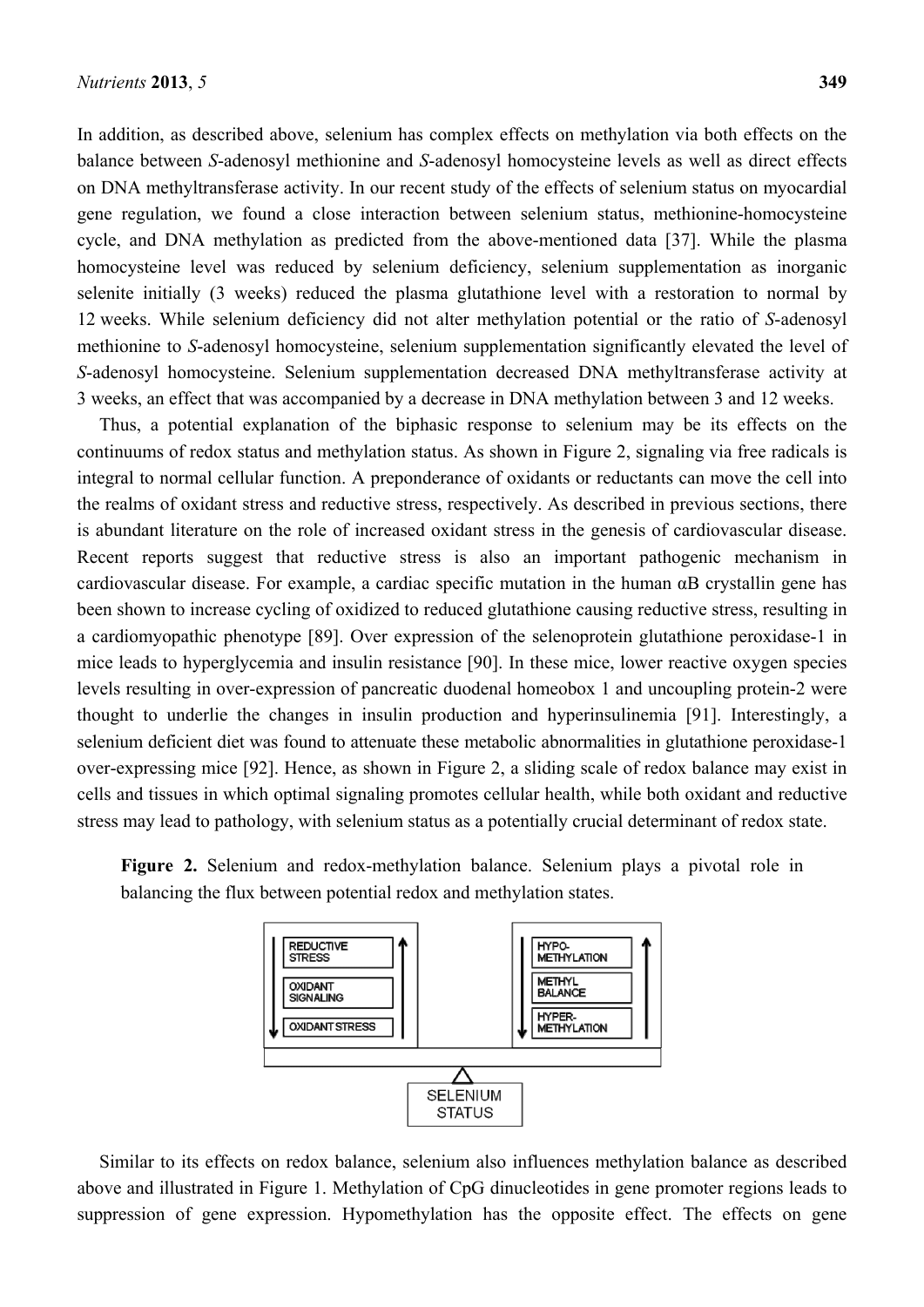methylation are variable in the adult state, with generalized DNA hypomethylation found to coexist with hypermethylation of specific genes [81]. As shown in Figures 1 and 2, selenium may affect not only the balance between various redox states and different methylation states, but could integrate the redox-methylation balance itself, as shown in our recent study [37]. The effect on redox-methylation balance may explain the variability seen in the effects of selenium in health and disease.

# **5. Selenistasis—A Framework for Selenium in Health and Disease**

Epistasis is a term used to denote an interaction between two genes that results in modification of phenotype [93]. As shown above, selenium acts as an integrator for the reciprocal relation between redox state and methylation status and, thereby, can influence cardiovascular phenotype, a condition similar to epistasis but involving two fundamental cellular biologic processes. We wish to propose the term *selenistasis* to denote this relationship. As shown in Figure 3, selenistasis is defined in relation to the health of the organism. The blue circle shows the combination of normal oxidant signaling and methyl balance in the healthy state, or selenistasis. The actual selenium level is not determinative of selenistasis in this conceptual model, regardless of the measured plasma selenium level, redox and methylation status would determine deviation from "selenistasis". This construct offers a potential solution to the contentious issue of whether the plasma selenium level truly reflects "selenium status".

**Figure 3.** Selenistasis—Selenium integrates redox-methylation balance in health and disease. The X-axis represents methylation status, the Y-axis represents redox state, and the Z-axis represents the continuum from health to disease states. The green oval represents normal oxidant signaling and methylation balance in health. The red square and red rectangle represent two possible combinations of changes in redox and methylation states in disease. Blue arrows delineate the desired effect of interventions in diseased states, *i.e.*, to alter redox and methylation states and, thereby, approximate selenistasis.

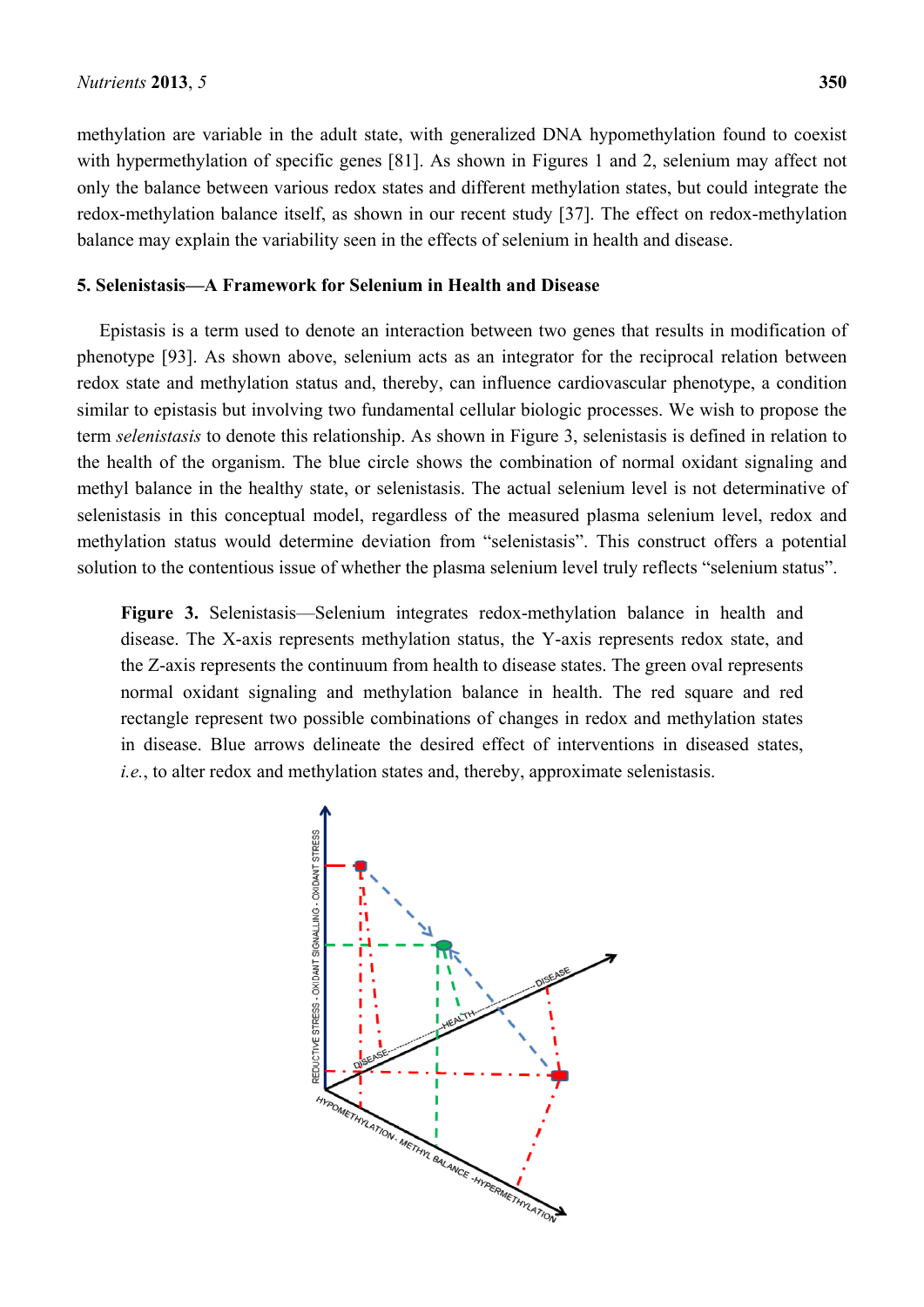The red square and rectangle show one of several possible combinations of changes in redox and methylation states in severe disease. Once the underlying redox-methylation state in each disease state is established, changing dietary selenium can be utilized to achieve selenistasis, as shown in Figure 3. This effect may differ with different disease states and in different tissues and cell types.

# **6. Systems Biology—A Novel and Necessary Approach to Evaluating Selenistasis**

The biology of selenium intersects with major cellular processes and is different in healthy *vs.* diseased states. Hence, traditional reductionist methods are unlikely to allow us to understand selenium status and its relationship to health and disease. With rapid advances in -omics technologies in network science, and in systems biology, it is now possible to evaluate the comprehensive biologic effects of varying doses of selenium in normal and disease states. Systems biology allows us to integrate large amounts of data to create a network model that can explain the conflicting results seen in selenium research [94,95]. Efforts are underway to create a collaborative network-based approach to micronutrient biology. The Micronutrient Genomics Project is a community-driven project that captures comprehensive data related to micronutrient genome interactions [96]. As part of this project, a Wikipathway has been created for selenium biology in humans [97]. We propose that systems biology approaches should be used to define a selenistatic network in healthy conditions based on -omics data generated from analysis of normal tissues subjected to varying doses of selenium. Most of the data generated would be from animal models, but human samples, such as toenails, buccal cells, heart biopsies undertaken for clinical reasons, and heart samples obtained during implantation of left ventricular assist devices in patients with advanced heart failure, could also be tissue sources of selenium measurements in humans. This would help establish major hubs of selenistasis and the role of redox-methylation balance in different tissues. Networks should then be established using data obtained from disease states under conditions of normal selenium intake to define deviations from selenistasis under specific conditions in the whole organism (blood measurements) or in specific organs. Further network analysis should be conducted in disease states with varying intake of selenium. Such network medicine-based systems analysis is likely to lead to a better understanding of selenium biology in health and disease and to multiple biomarker-based approaches to measure and optimize selenistasis.

# **7. Conclusions**

Selenium is clearly essential for human health, but how can we optimize selenium status to prevent and treat cardiovascular disease? It is clear that the effects of selenium are complex, cell- and tissue-dependent, and influenced by the disease process itself. It is also clear that this micronutrient is essential for human health. How changes in selenium content of the diet affect biological processes in normal individuals, and how selenium affects pathogenic processes and *vice versa* still needs elucidation. The concepts of redox-methylation balance and selenistasis may give us a framework to understand the complex biology of selenium *in vivo* and develop diagnostic tests to evaluate selenium status and its (patho)biological consequences. The tools of systems biology will be crucial to this endeavor.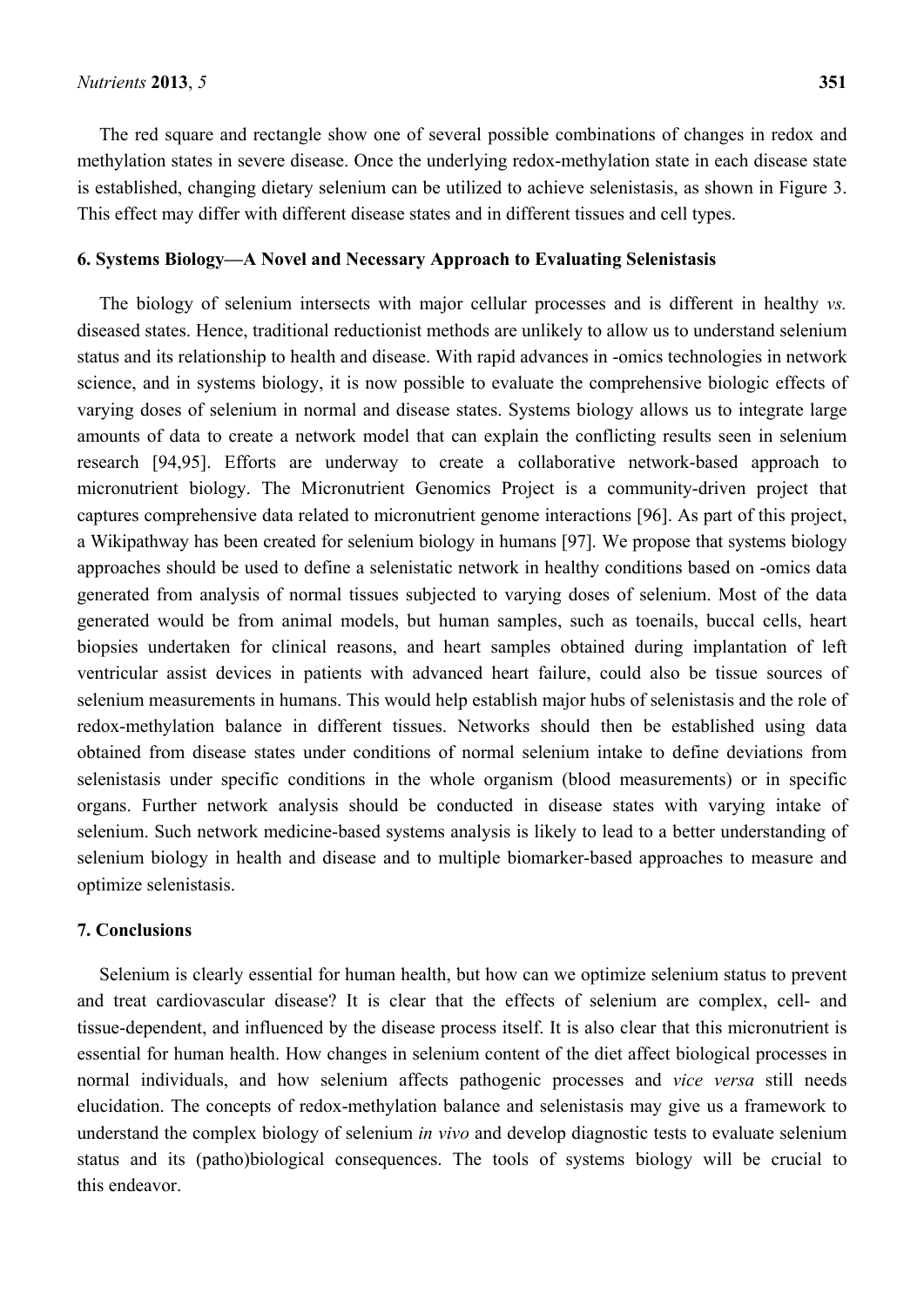# **Acknowledgments**

This work presented in this article was supported by the National Institutes of Health grant number HL89734 (J.J.), and National Institutes of Health grant numbers HL061795, HL107192, HL070819, HL048743, and HL108630 (J.L.).

# **Conflict of Interest**

The authors declare no conflict of interest.

# **References**

- 1. Stadtman, T.C. Selenoproteins—Tracing the role of a trace element in protein function. *PLoS Biol.* **2005**, *3*, e421.
- 2. Salonen, J.T.; Alfthan, G.; Huttunen, J.K.; Pikkarainen, J.; Puska, P. Association between cardiovascular death and myocardial infarction and serum selenium in a matched-pair longitudinal study. *Lancet* **1982**, *2*, 175–179.
- 3. Flores-Mateo, G.; Navas-Acien, A.; Pastor-Barriuso, R.; Guallar, E. Selenium and coronary heart disease: A meta-analysis. *Am. J. Clin. Nutr.* **2006**, *84*, 762–773.
- 4. Salvini, S.; Hennekens, C.H.; Morris, J.S.; Willett, W.C.; Stampfer, M.J. Plasma levels of the antioxidant selenium and risk of myocardial infarction among U.S. physicians. *Am. J. Cardiol.*  **1995**, *76*, 1218–1221.
- 5. Bleys, J.; Navas-Acien, A.; Guallar, E. Serum selenium levels and all-cause, cancer, and cardiovascular mortality among us adults. *Arch. Intern. Med.* **2008**, *168*, 404–410.
- 6. Ge, K.; Yang, G. The epidemiology of selenium deficiency in the etiological study of endemic diseases in china. *Am. J. Clin. Nutr.* **1993**, *57*, 259S–263S.
- 7. Beck, M.A.; Kolbeck, P.C.; Shi, Q.; Rohr, L.H.; Morris, V.C.; Levander, O.A. Increased virulence of a human enterovirus (coxsackievirus B3) in selenium-deficient mice. *J. Infect. Dis.*  **1994**, *170*, 351–357.
- 8. Beck, M.A.; Kolbeck, P.C.; Rohr, L.H.; Shi, Q.; Morris, V.C.; Levander, O.A. Benign human enterovirus becomes virulent in selenium-deficient mice. *J. Med. Virol.* **1994**, *43*, 166–170.
- 9. Beck, M.A.; Shi, Q.; Morris, V.C.; Levander, O.A. Rapid genomic evolution of a non-virulent coxsackievirus B3 in selenium-deficient mice results in selection of identical virulent isolates. *Nat. Med.* **1995**, *1*, 433–436.
- 10. Beck, M.A. Increased virulence of coxsackievirus B3 in mice due to vitamin E or selenium deficiency. *J. Nutr.* **1997**, *127*, 966S–970S.
- 11. Lei, C.; Niu, X.; Ma, X.; Wei, J. Is selenium deficiency really the cause of keshan disease? *Environ. Geochem. Health* **2011**, *33*, 183–188.
- 12. Lee, S.R.; Bar-Noy, S.; Kwon, J.; Levine, R.L.; Stadtman, T.C.; Rhee, S.G. Mammalian thioredoxin reductase: Oxidation of the *C*-terminal cysteine/selenocysteine active site forms a thioselenide, and replacement of selenium with sulfur markedly reduces catalytic activity. *Proc. Natl. Acad. Sci. USA* **2000**, *97*, 2521–2526.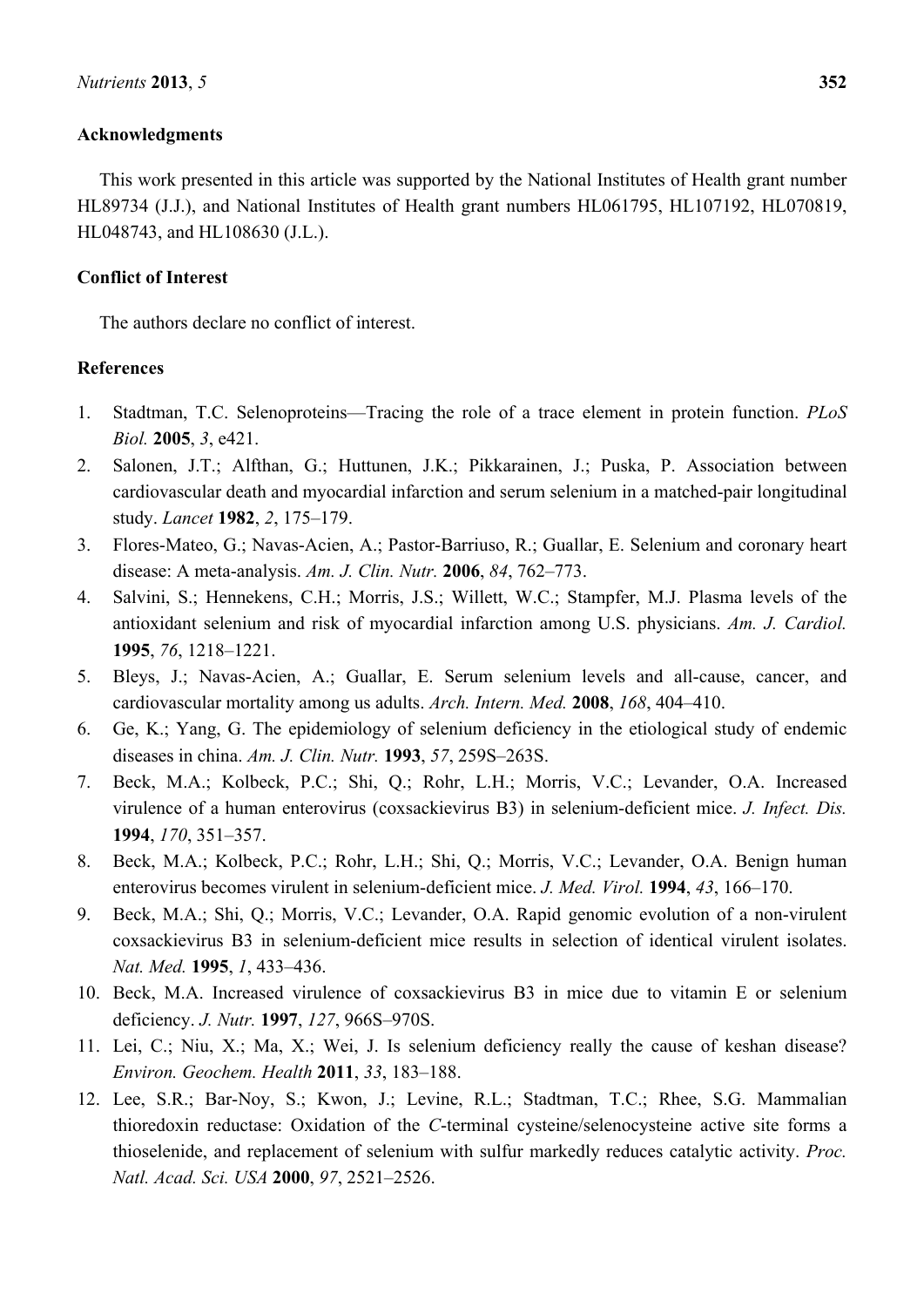- 13. Dworkin, B.M.; Antonecchia, P.P.; Smith, F.; Weiss, L.; Davidian, M.; Rubin, D.; Rosenthal, W.S. Reduced cardiac selenium content in the acquired immunodeficiency syndrome. *J. Parenter. Enter. Nutr.* **1989**, *13*, 644–647.
- 14. Oster, O.; Prellwitz, W.; Kasper, W.; Meinertz, T. Congestive cardiomyopathy and the selenium content of serum. *Clin. Chim. Acta* **1983**, *128*, 125–132.
- 15. De Lorgeril, M.; Salen, P.; Accominotti, M.; Cadau, M.; Steghens, J.P.; Boucher, F.; de Leiris, J. Dietary and blood antioxidants in patients with chronic heart failure: Insights into the potential importance of selenium in heart failure. *Eur. J. Heart Fail.* **2001**, *3*, 661–669.
- 16. Arroyo, M.; Laguardia, S.P.; Bhattacharya, S.K.; Nelson, M.D.; Johnson, P.L.; Carbone, L.D.; Newman, K.P.; Weber, K.T. Micronutrients in African-Americans with decompensated and compensated heart failure. *Transl. Res.* **2006**, *148*, 301–308.
- 17. Inoko, M.; Konishi, T.; Matsusue, S.; Kobashi, Y. Midmural fibrosis of left ventricle due to selenium deficiency. *Circulation* **1998**, *98*, 2638–2639.
- 18. Lockitch, G.; Taylor, G.P.; Wong, L.T.; Davidson, A.G.; Dison, P.J.; Riddell, D.; Massing, B. Cardiomyopathy associated with nonendemic selenium deficiency in a caucasian adolescent. *Am. J. Clin. Nutr.* **1990**, *52*, 572–577.
- 19. Reeves, W.C.; Marcuard, S.P.; Willis, S.E.; Movahed, A. Reversible cardiomyopathy due to selenium deficiency. *J. Parenter. Enter. Nutr.* **1989**, *13*, 663–665.
- 20. Laclaustra, M.; Navas-Acien, A.; Stranges, S.; Ordovas, J.M.; Guallar, E. Serum selenium concentrations and diabetes in U.S. Adults: National Health and Nutrition Examination Survey (NHANES) 2003–2004. *Environ. Health Perspect.* **2009**, *117*, 1409–1413.
- 21. Laclaustra, M.; Stranges, S.; Navas-Acien, A.; Ordovas, J.M.; Guallar, E. Serum selenium and serum lipids in US adults: National Health and Nutrition Examination Survey (NHANES) 2003–2004. *Atherosclerosis* **2010**, *210*, 643–648.
- 22. Laclaustra, M.; Navas-Acien, A.; Stranges, S.; Ordovas, J.M.; Guallar, E. Serum selenium concentrations and hypertension in the US population. *Circ. Cardiovasc. Qual. Outcomes* **2009**, *2*, 369–376.
- 23. Stranges, S.; Laclaustra, M.; Ji, C.; Cappuccio, F.P.; Navas-Acien, A.; Ordovas, J.M.; Rayman, M.; Guallar, E. Higher selenium status is associated with adverse blood lipid profile in British adults. *J. Nutr.* **2010**, *140*, 81–87.
- 24. Rayman, M.P.; Stranges, S.; Griffin, B.A.; Pastor-Barriuso, R.; Guallar, E. Effect of supplementation with high-selenium yeast on plasma lipids: A randomized trial. *Ann. Intern. Med.*  **2011**, *154*, 656–665.
- 25. Nawrot, T.S.; Staessen, J.A.; Roels, H.A.; Den Hond, E.; Thijs, L.; Fagard, R.H.; Dominiczak, A.F.; Struijker-Boudier, H.A. Blood pressure and blood selenium: A cross-sectional and longitudinal population study. *Eur. Heart J.* **2007**, *28*, 628–633.
- 26. Akbaraly, T.N.; Arnaud, J.; Rayman, M.P.; Hininger-Favier, I.; Roussel, A.M.; Berr, C.; Fontbonne, A. Plasma selenium and risk of dysglycemia in an elderly french population: Results from the prospective epidemiology of vascular ageing study. *Nutr. Metab.* **2010**, *7*, 21.
- 27. Stranges, S.; Sieri, S.; Vinceti, M.; Grioni, S.; Guallar, E.; Laclaustra, M.; Muti, P.; Berrino, F.; Krogh, V. A prospective study of dietary selenium intake and risk of type 2 diabetes. *BMC Public Health* **2010**, *10*, 564.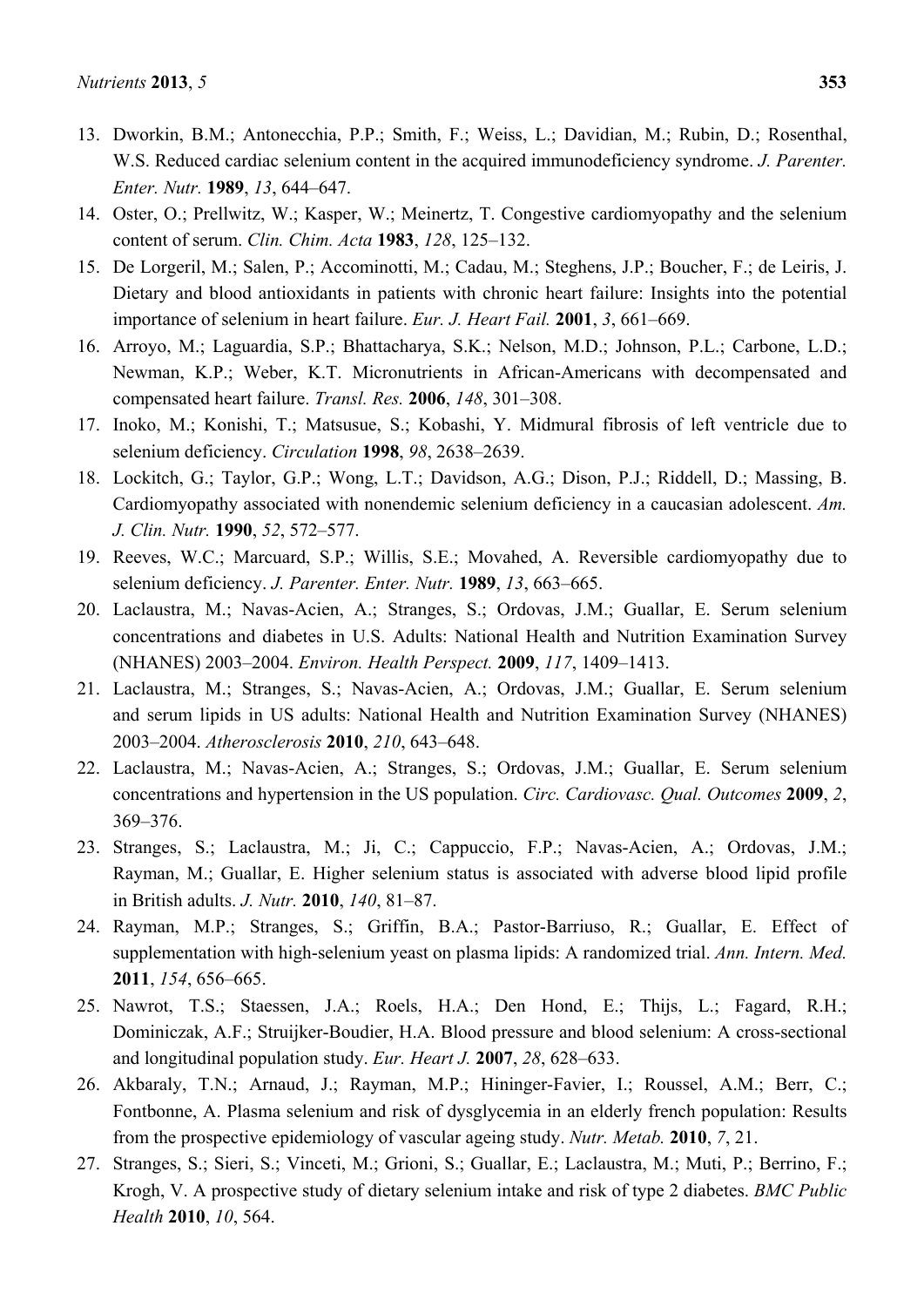- 28. Rayman, M.P. Selenium and human health. *Lancet* **2012**, *379*, 1256–1268.
- 29. Frustaci, A.; Sabbioni, E.; Fortaner, S.; Farina, M.; del Torchio, R.; Tafani, M.; Morgante, E.; Ciriolo, M.R.; Russo, M.A.; Chimenti, C. Selenium- and zinc-deficient cardiomyopathy in human intestinal malabsorption: Preliminary results of selenium/zinc infusion. *Eur. J. Heart Fail.* **2012**, *14*, 202–210.
- 30. Witte, K.K.; Nikitin, N.P.; Parker, A.C.; von Haehling, S.; Volk, H.D.; Anker, S.D.; Clark, A.L.; Cleland, J.G. The effect of micronutrient supplementation on quality-of-life and left ventricular function in elderly patients with chronic heart failure. *Eur. Heart J.* **2005**, *26*, 2238–2244.
- 31. Lippman, S.M.; Klein, E.A.; Goodman, P.J.; Lucia, M.S.; Thompson, I.M.; Ford, L.G.; Parnes, H.L.; Minasian, L.M.; Gaziano, J.M.; Hartline, J.A.; *et al.* Effect of selenium and vitamin E on risk of prostate cancer and other cancers: The selenium and vitamin E cancer prevention trial (SELECT). *JAMA* **2009**, *301*, 39–51.
- 32. Stranges, S.; Marshall, J.R.; Natarajan, R.; Donahue, R.P.; Trevisan, M.; Combs, G.F.; Cappuccio, F.P.; Ceriello, A.; Reid, M.E. Effects of long-term selenium supplementation on the incidence of type 2 diabetes: A randomized trial. *Ann. Intern. Med.* **2007**, *147*, 217–223.
- 33. Combs, G.F., Jr.; Watts, J.C.; Jackson, M.I.; Johnson, L.K.; Zeng, H.; Scheett, A.J.; Uthus, E.O.; Schomburg, L.; Hoeg, A.; Hoefig, C.S.; *et al.* Determinants of selenium status in healthy adults. *Nutr. J.* **2011**, *10*, 75.
- 34. Uthus, E.O.; Yokoi, K.; Davis, C.D. Selenium deficiency in Fisher-344 rats decreases plasma and tissue homocysteine concentrations and alters plasma homocysteine and cysteine redox status. *J. Nutr.* **2002**, *132*, 1122–1128.
- 35. Uthus, E.O.; Ross, S.A.; Davis, C.D. Differential effects of dietary selenium (Se) and folate on methyl metabolism in liver and colon of rats. *Biol. Trace Elem. Res.* **2006**, *109*, 201–214.
- 36. Davis, C.D.; Uthus, E.O. Dietary folate and selenium affect dimethylhydrazine-induced aberrant crypt formation, global DNA methylation and one-carbon metabolism in rats. *J. Nutr.* **2003**, *133*, 2907–2914.
- 37. Metes-Kosik, N.; Luptak, I.; Dibello, P.M.; Handy, D.E.; Tang, S.S.; Zhi, H.; Qin, F.; Jacobsen, D.W.; Loscalzo, J.; Joseph, J. Both selenium deficiency and modest selenium supplementation lead to myocardial fibrosis in mice via effects on redox-methylation balance. *Mol. Nutr. Food Res.* **2012**, *56*, 1812–1824.
- 38. Salbe, A.D.; Levander, O.A. Comparative toxicity and tissue retention of selenium in methionine-deficient rats fed sodium selenate or L-selenomethionine. *J. Nutr.* **1990**, *120*, 207–212.
- 39. Xiang, N.; Zhao, R.; Zhong, W. Sodium selenite induces apoptosis by generation of superoxide via the mitochondrial-dependent pathway in human prostate cancer cells. *Cancer Chemother. Pharmacol.* **2009**, *63*, 351–362.
- 40. Misra, S.; Niyogi, S. Selenite causes cytotoxicity in rainbow trout (*Oncorhynchus mykiss*) hepatocytes by inducing oxidative stress. *Toxicol. In Vitro* **2009**, *23*, 1249–1258.
- 41. Alanne, M.; Kristiansson, K.; Auro, K.; Silander, K.; Kuulasmaa, K.; Peltonen, L.; Salomaa, V.; Perola, M. Variation in the selenoprotein s gene locus is associated with coronary heart disease and ischemic stroke in two independent finnish cohorts. *Hum. Genet.* **2007**, *122*, 355–365.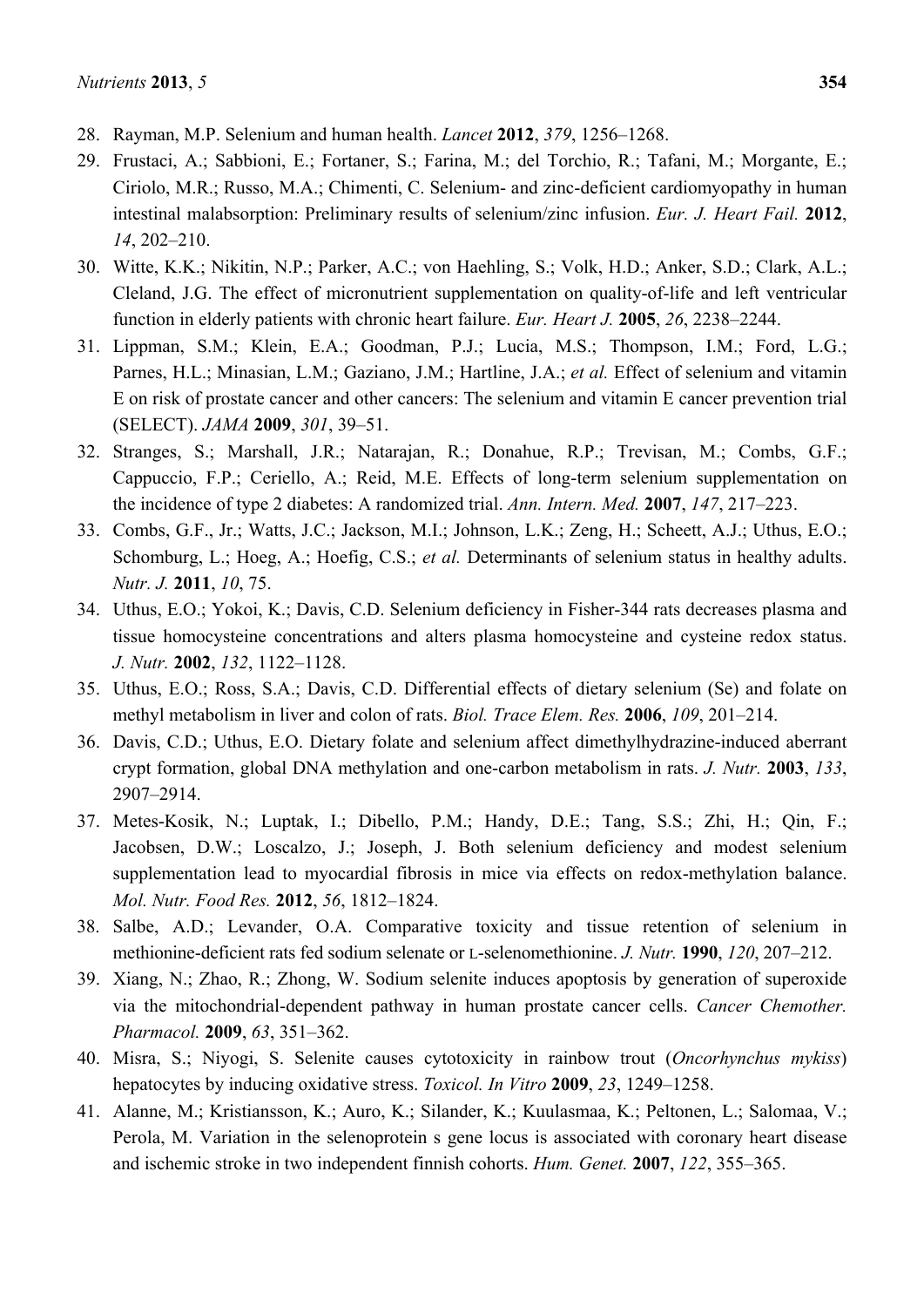- 42. Bailey, R.L.; Gahche, J.J.; Lentino, C.V.; Dwyer, J.T.; Engel, J.S.; Thomas, P.R.; Betz, J.M.; Sempos, C.T.; Picciano, M.F. Dietary supplement use in the united states, 2003–2006. *J. Nutr.*  **2011**, *141*, 261–266.
- 43. Bermano, G.; Nicol, F.; Dyer, J.A.; Sunde, R.A.; Beckett, G.J.; Arthur, J.R.; Hesketh, J.E. Tissue-specific regulation of selenoenzyme gene expression during selenium deficiency in rats. *Biochem. J.* **1995**, *311*, 425–430.
- 44. Labunskyy, V.M.; Lee, B.C.; Handy, D.E.; Loscalzo, J.; Hatfield, D.L.; Gladyshev, V.N. Both maximal expression of selenoproteins and selenoprotein deficiency can promote development of type 2 diabetes-like phenotype in mice. *Antioxid. Redox Signal.* **2011**, *14*, 2327–2336.
- 45. Carlson, B.A.; Moustafa, M.E.; Sengupta, A.; Schweizer, U.; Shrimali, R.; Rao, M.; Zhong, N.; Wang, S.; Feigenbaum, L.; Lee, B.J.; *et al.* Selective restoration of the selenoprotein population in a mouse hepatocyte selenoproteinless background with different mutant selenocysteine tRNAs lacking UM34. *J. Biol. Chem.* **2007**, *282*, 32591–32602.
- 46. Moustafa, M.E.; Carlson, B.A.; El-Saadani, M.A.; Kryukov, G.V.; Sun, Q.A.; Harney, J.W.; Hill, K.E.; Combs, G.F.; Feigenbaum, L.; Mansur, D.B.; *et al.* Selective inhibition of selenocysteine tRNA maturation and selenoprotein synthesis in transgenic mice expressing isopentenyladenosine-deficient selenocysteine tRNA. *Mol. Cell. Biol.* **2001**, *21*, 3840–3852.
- 47. Leopold, J.A.; Loscalzo, J. Oxidative risk for atherothrombotic cardiovascular disease. *Free Radic. Biol. Med.* **2009**, *47*, 1673–1706.
- 48. De Lorgeril, M.; Salen, P. Selenium and antioxidant defenses as major mediators in the development of chronic heart failure. *Heart Fail. Rev.* **2006**, *11*, 13–17.
- 49. Toufektsian, M.C.; Boucher, F.; Pucheu, S.; Tanguy, S.; Ribuot, C.; Sanou, D.; Tresallet, N.; de Leiris, J. Effects of selenium deficiency on the response of cardiac tissue to ischemia and reperfusion. *Toxicology* **2000**, *148*, 125–132.
- 50. Rakotovao, A.; Tanguy, S.; Toufektsian, M.C.; Berthonneche, C.; Ducros, V.; Tosaki, A.; de Leiris, J.; Boucher, F. Selenium status as determinant of connexin-43 dephosphorylation in *ex vivo* ischemic/reperfused rat myocardium. *J. Trace Elem. Med. Biol.* **2005**, *19*, 43–47.
- 51. Xia, Y.M.; Hill, K.E.; Burk, R.F. Effect of selenium deficiency on hydroperoxide-induced glutathione release from the isolated perfused rat heart. *J. Nutr.* **1985**, *115*, 733–742.
- 52. Ji, L.L.; Stratman, F.W.; Lardy, H.A. Antioxidant enzyme response to selenium deficiency in rat myocardium. *J. Am. Coll. Nutr.* **1992**, *11*, 79–86.
- 53. Doroshow, J.H.; Locker, G.Y.; Myers, C.E. Enzymatic defenses of the mouse heart against reactive oxygen metabolites: Alterations produced by doxorubicin. *J. Clin. Investig.* **1980**, *65*, 128–135.
- 54. Dimitrov, N.V.; Hay, M.B.; Siew, S.; Hudler, D.A.; Charamella, L.J.; Ullrey, D.E. Abrogation of adriamycin-induced cardiotoxicity by selenium in rabbits. *Am. J. Pathol.* **1987**, *126*, 376–383.
- 55. Nakano, E.; Takeshige, K.; Toshima, Y.; Tokunaga, K.; Minakami, S. Oxidative damage in selenium deficient hearts on perfusion with adriamycin: Protective role of glutathione peroxidase system. *Cardiovasc. Res.* **1989**, *23*, 498–504.
- 56. Boucher, F.; Coudray, C.; Tirard, V.; Barandier, C.; Tresallet, N.; Favier, A.; de Leiris, J. Oral selenium supplementation in rats reduces cardiac toxicity of adriamycin during ischemia and reperfusion. *Nutrition* **1995**, *11*, 708–711.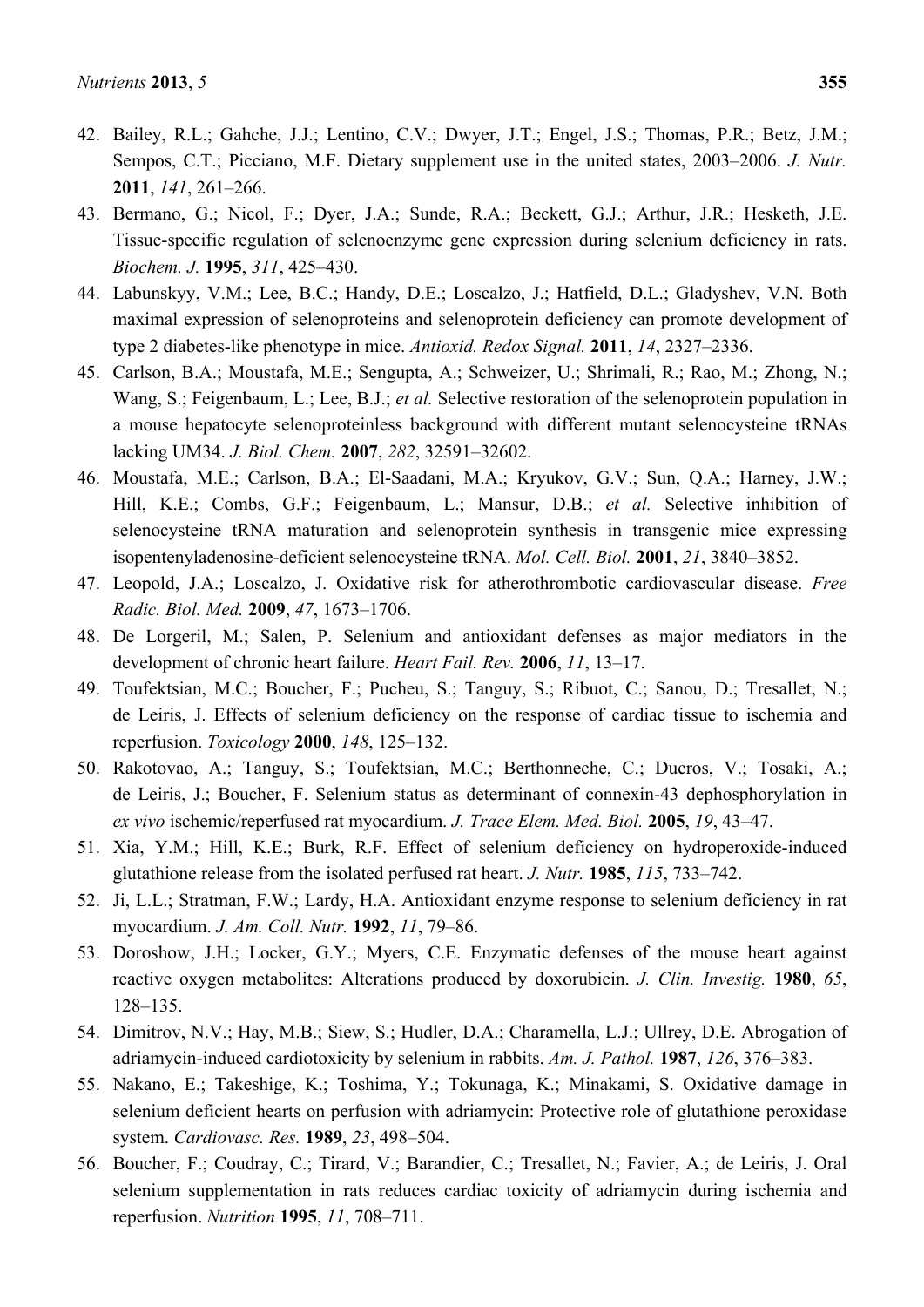- 57. Dursun, N.; Taskin, E.; Yerer Aycan, M.B.; Sahin, L. Selenium-mediated cardioprotection against adriamycin-induced mitochondrial damage. *Drug Chem. Toxicol.* **2011**, *34*, 199–207.
- 58. Van Vleet, J.F.; Ferrans, V.J.; Weirich, W.E. Cardiac disease induced by chronic adriamycin administration in dogs and an evaluation of vitamin E and selenium as cardioprotectants. *Am. J. Pathol.* **1980**, *99*, 13–42.
- 59. Hermansen, K.; Wassermann, K. The effect of vitamin E and selenium on doxorubicin (adriamycin) induced delayed toxicity in mice. *Acta Pharmacol. Toxicol.* **1986**, *58*, 31–37.
- 60. Lymbury, R.S.; Marino, M.J.; Perkins, A.V. Effect of dietary selenium on the progression of heart failure in the ageing spontaneously hypertensive rat. *Mol. Nutr. Food Res.* **2010**, *54*, 1436–1444.
- 61. Bhattacharya, A.; Turowski, S.G.; San Martin, I.D.; Rajput, A.; Rustum, Y.M.; Hoffman, R.M.; Seshadri, M. Magnetic resonance and fluorescence-protein imaging of the anti-angiogenic and anti-tumor efficacy of selenium in an orthotopic model of human colon cancer. *Anticancer Res.*  **2011**, *31*, 387–393.
- 62. Liu, J.G.; Zhao, H.J.; Liu, Y.J.; Wang, X.L. Effect of selenium-enriched malt on VEGF and several relevant angiogenic cytokines in diethylnitrosamine-induced hepatocarcinoma rats. *J. Trace Elem. Med. Biol.* **2010**, *24*, 52–57.
- 63. Wang, Z.; Hu, H.; Li, G.; Lee, H.J.; Jiang, C.; Kim, S.H.; Lu, J. Methylseleninic acid inhibits microvascular endothelial G1 cell cycle progression and decreases tumor microvessel density. *Int. J. Cancer* **2008**, *122*, 15–24.
- 64. Raines, A.M.; Sunde, R.A. Selenium toxicity but not deficient or super-nutritional selenium status vastly alters the transcriptome in rodents. *BMC Genomics* **2011**, *12*, 26.
- 65. Bajpai, S.; Mishra, M.; Kumar, H.; Tripathi, K.; Singh, S.K.; Pandey, H.P.; Singh, R.K. Effect of selenium on connexin expression, angiogenesis, and antioxidant status in diabetic wound healing. *Biol. Trace Elem. Res.* **2011**, *144*, 327–338.
- 66. Wang, Z.; Jiang, C.; Ganther, H.; Lu, J. Antimitogenic and proapoptotic activities of methylseleninic acid in vascular endothelial cells and associated effects on PI3K-AKT, ERK, JNK and p38 MAPK signaling. *Cancer Res.* **2001**, *61*, 7171–7178.
- 67. Tang, R.; Liu, H.; Wang, T.; Huang, K. Mechanisms of selenium inhibition of cell apoptosis induced by oxysterols in rat vascular smooth muscle cells. *Arch. Biochem. Biophys.* **2005**, *441*, 16–24.
- 68. Huang, Z.; Rose, A.H.; Hoffmann, P.R. The role of selenium in inflammation and immunity: From molecular mechanisms to therapeutic opportunities. *Antioxid. Redox Signal.* **2012**, *16*, 705–743.
- 69. Rivera, M.T.; de Souza, A.P.; Moreno, A.H.; Xavier, S.S.; Gomes, J.A.; Rocha, M.O.; Correa-Oliveira, R.; Neve, J.; Vanderpas, J.; Araujo-Jorge, T.C. Progressive Chagas cardiomyopathy is associated with low selenium levels. *Am. J. Trop. Med. Hyg.* **2002**, *66*, 706–712.
- 70. Davis, C.D.; Brooks, L.; Calisi, C.; Bennett, B.J.; McElroy, D.M. Beneficial effect of selenium supplementation during murine infection with trypanosoma cruzi. *J. Parasitol.* **1998**, *84*, 1274–1277.
- 71. De Souza, A.P.; de Oliveira, G.M.; Vanderpas, J.; de Castro, S.L.; Rivera, M.T.; Araujo-Jorge, T.C. Selenium supplementation at low doses contributes to the decrease in heart damage in experimental trypanosoma cruzi infection. *Parasitol. Res.* **2003**, *91*, 51–54.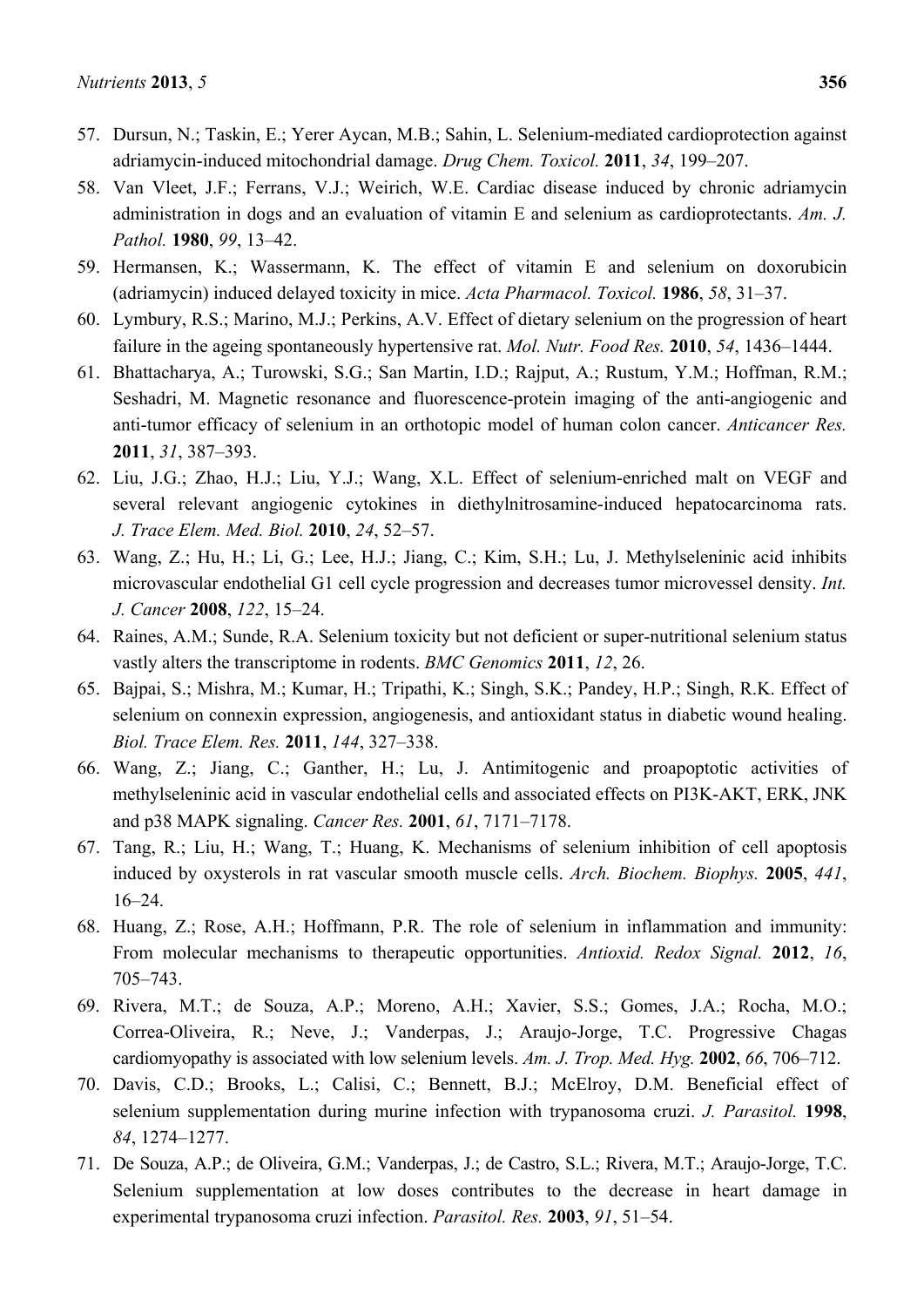- 72. Stoedter, M.; Renko, K.; Hog, A.; Schomburg, L. Selenium controls the sex-specific immune response and selenoprotein expression during the acute-phase response in mice. *Biochem. J.* **2010**, *429*, 43–51.
- 73. Kucharz, E.J.; Olczyk, K. Influence of chronic intoxication with selenium on collagen and elastin content in tissues of rat. *Toxicol. Lett.* **1993**, *68*, 295–299.
- 74. Ding, M.; Potter, J.J.; Liu, X.; Torbenson, M.S.; Mezey, E. Selenium supplementation decreases hepatic fibrosis in mice after chronic carbon tetrachloride administration. *Biol. Trace Elem. Res.*  **2010**, *133*, 83–97.
- 75. Chen, J.; Chu, Y.; Cao, J.; Wang, W.; Liu, J.; Wang, J. Effects of T-2 toxin and selenium on chondrocyte expression of matrix metalloproteinases (MMP-1, MMP-13),  $\alpha$ 2-macroglobulin (α2M) and timps. *Toxicol. In Vitro* **2011**, *25*, 492–499.
- 76. Yoon, S.O.; Kim, M.M.; Chung, A.S. Inhibitory effect of selenite on invasion of HT1080 tumor cells. *J. Biol. Chem.* **2001**, *276*, 20085–20092.
- 77. Carlson, B.A.; Yoo, M.H.; Sano, Y.; Sengupta, A.; Kim, J.Y.; Irons, R.; Gladyshev, V.N.; Hatfield, D.L.; Park, J.M. Selenoproteins regulate macrophage invasiveness and extracellular matrix-related gene expression. *BMC Immunol.* **2009**, *10*, 57.
- 78. Handy, D.E.; Castro, R.; Loscalzo, J. Epigenetic modifications: Basic mechanisms and role in cardiovascular disease. *Circulation* **2011**, *123*, 2145–2156.
- 79. Cox, R.; Goorha, S. A study of the mechanism of selenite-induced hypomethylated DNA and differentiation of friend erythroleukemic cells. *Carcinogenesis* **1986**, *7*, 2015–2018.
- 80. Xiang, N.; Zhao, R.; Song, G.; Zhong, W. Selenite reactivates silenced genes by modifying DNA methylation and histones in prostate cancer cells. *Carcinogenesis* **2008**, *29*, 2175–2181.
- 81. Zeng, H.; Yan, L.; Cheng, W.H.; Uthus, E.O. Dietary selenomethionine increases exon-specific DNA methylation of the p53 gene in rat liver and colon mucosa. *J. Nutr.* **2011**, *141*, 1464–1468.
- 82. Davis, C.D.; Uthus, E.O.; Finley, J.W. Dietary selenium and arsenic affect DNA methylation *in vitro* in Caco-2 cells and *in vivo* in rat liver and colon. *J. Nutr.* **2000**, *130*, 2903–2909.
- 83. Davis, C.D.; Uthus, E.O. Dietary selenite and azadeoxycytidine treatments affect dimethylhydrazine-induced aberrant crypt formation in rat colon and DNA methylation in HT-29 cells. *J. Nutr.* **2002**, *132*, 292–297.
- 84. Novoselov, S.V.; Calvisi, D.F.; Labunskyy, V.M.; Factor, V.M.; Carlson, B.A.; Fomenko, D.E.; Moustafa, M.E.; Hatfield, D.L.; Gladyshev, V.N. Selenoprotein deficiency and high levels of selenium compounds can effectively inhibit hepatocarcinogenesis in transgenic mice. *Oncogene*  **2005**, *24*, 8003–8011.
- 85. Joseph, J.; Joseph, L. Hyperhomocysteinemia and cardiovascular disease: New mechanisms beyond atherosclerosis. *Metab. Syndr. Relat. Disord.* **2003**, *1*, 97–104.
- 86. Hill, K.E.; Burk, R.F. Effect of selenium deficiency and vitamin E deficiency on glutathione metabolism in isolated rat hepatocytes. *J. Biol. Chem.* **1982**, *257*, 10668–10672.
- 87. Hill, K.E.; Burk, R.F.; Lane, J.M. Effect of selenium depletion and repletion on plasma glutathione and glutathione-dependent enzymes in the rat. *J. Nutr.* **1987**, *117*, 99–104.
- 88. Hassoun, B.S.; Palmer, I.S.; Dwivedi, C. Selenium detoxification by methylation. *Res. Commun. Mol. Pathol. Pharmacol.* **1995**, *90*, 133–142.